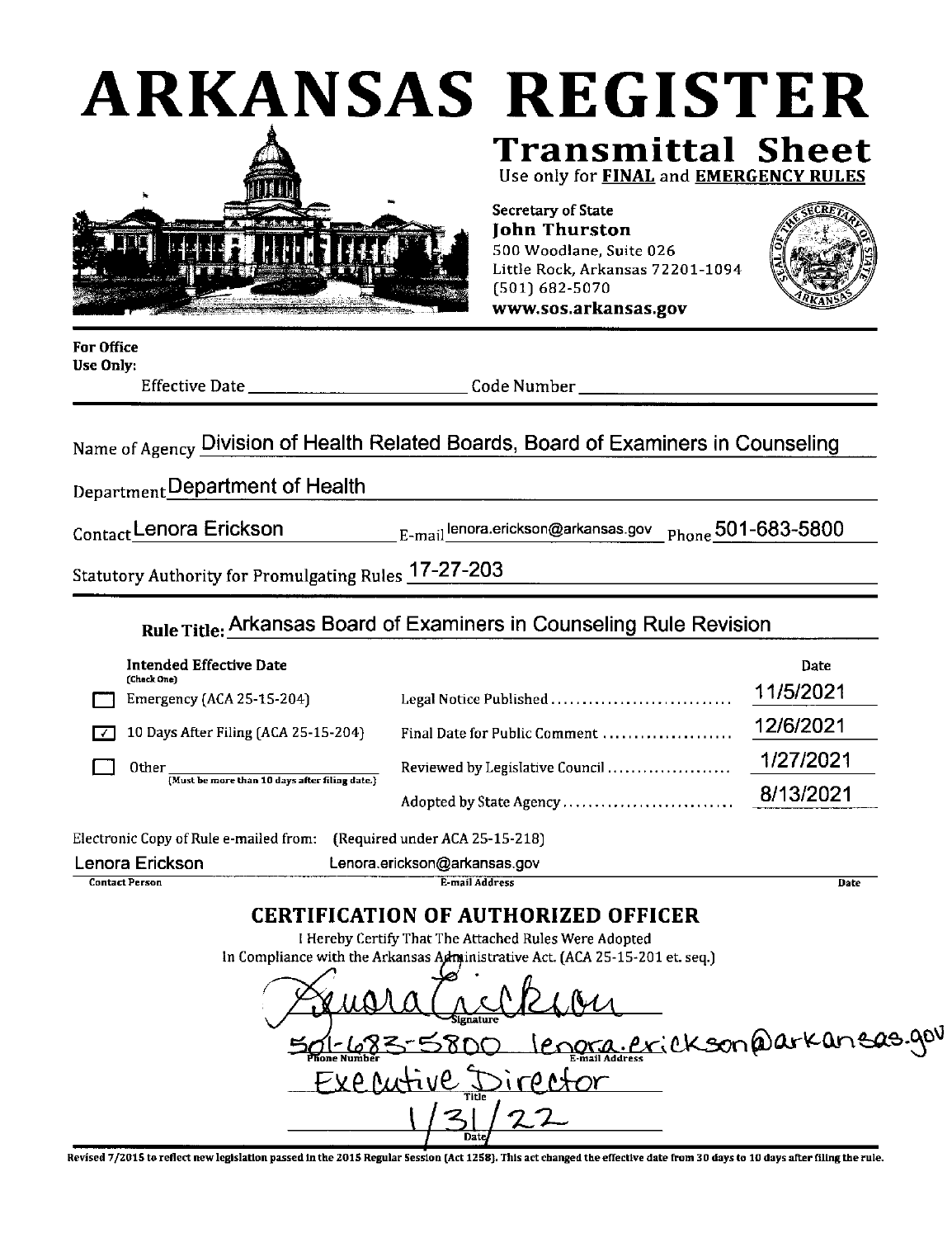$\mathcal{L}(\mathcal{A})$  and  $\mathcal{L}(\mathcal{A})$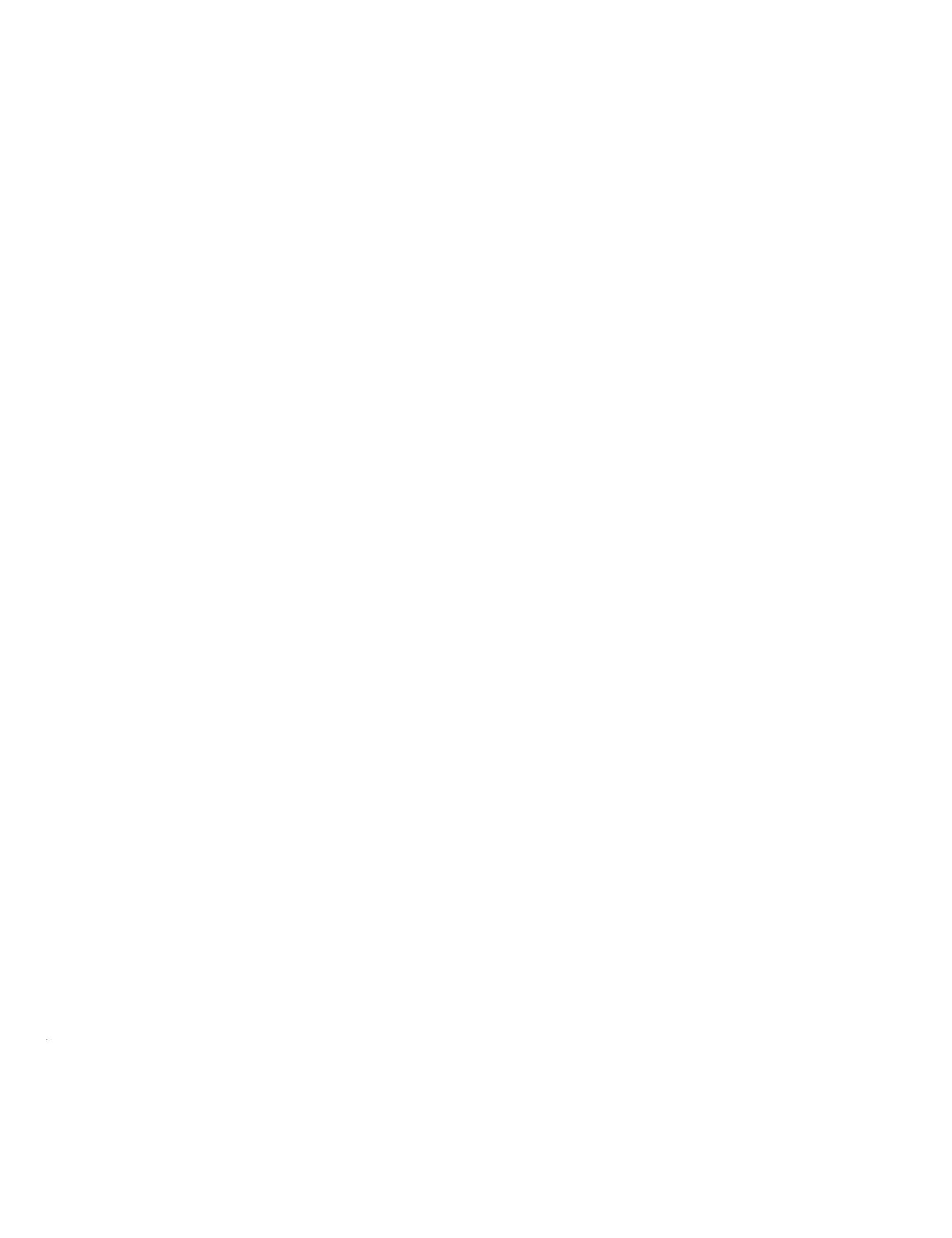#### I. GENERAL INFORMATION

#### Section 1.1 ENABLING LEGISLATION

The Rules are adopted pursuant to Arkansas Code Annotated § 17-27-l0l *et seq.*

#### Preface

The enabling legislation of the Arkansas Board of Examiners in Counseling is codified at Arkansas Code Annotated §17-27-101 and it provides for the licensure and regulation of Counselors and Marriage and Family Therapists; and the individuals who are allowed to use the titles "licensed professional counselor", "licensed associate counselor", "licensed marriage and family therapist", and "licensed associate marriage and family therapist". The Act is both title and practice.

The Board of Examiners in Counseling shall, in all deliberations and in all adopted Rules, diligently pursue goals most consistent with the public interest and protection of the public welfare and shall, at all times, apply the provisions of Arkansas Code Annotated § 17-27-101, et seq. and the Rules in a fair and impartial manner.

#### Section 1.2 DESCRIPTION OF ORGANIZATION

The Arkansas Board of Examiners in Counseling is composed of nine (9) members appointed by the Governor to staggered terms of three years. The composition of the Board shall include six (6) licensed or licensable counselors, three (3) of whom are practicing counselors and three (3) of whom are counselor educators, one (1) licensed marriage and family therapist; one (1) member from the general public who is not licensed or licensable and not actively engaged in or retired from the profession, and one (1) member who shall represent the elderly.

Board members shall be appointed for three (3) year terms.

#### Section 1.3 INFORMATION FOR PUBLIC GUIDANCE

Records of the Board shall be kept, maintained, and made available for inspection in accordance with the Arkansas Freedom of Information Act (Arkansas Code Annotated § 25-19-101 et seq.).

Records of the Board will be maintained in accordance with the laws governing retention of documents of State agencies.

The Board may periodically release names of new licensees and the names of those licensees whose licenses have been suspended or revoked, and those who are appealing a suspension or a revocation, to the American Counseling Association (ACA), to the American Association of Marriage and Family Therapy (AAMFT), and the American Mental Health Counselors Association. This information may be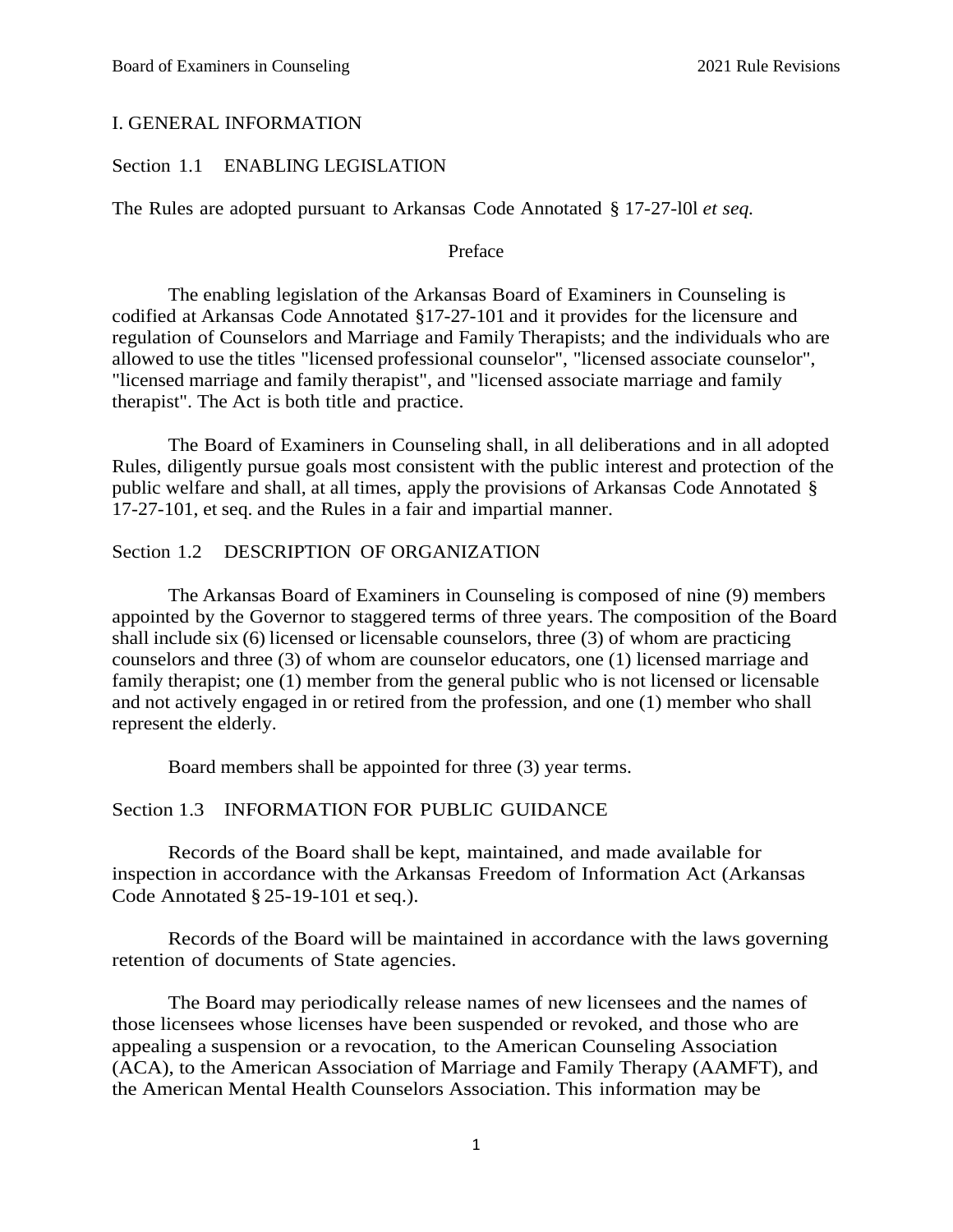periodically placed on the Board website.

Final decisions arrived at through administrative hearings will be available to requesters [including third party payers]. All final decisions are reported to the National Practitioners Data Base. These decisions will be available through the Board's web site or by written request from the Board office.

#### Section 1.4 PURPOSES OF ORGANIZATION

The Board is responsible for the regulation of the titles and the practices of Counseling and Marriage and Family Therapy in the State of Arkansas. This includes examining the qualifications of the applicants and approving each for licensing, as well as revoking, suspending, and renewing licenses.

In order to protect the citizens of Arkansas, obtaining an Arkansas license as a Licensed Professional Counselor (LPC), Licensed Associate Counselor (LAC), Licensed Marriage and Family Therapist (LMFT), or Licensed Associate Marriage and Family Therapist (LAMFT) is a prerequisite to offering, rendering or delivering counseling services in Arkansas to individuals or groups located in Arkansas. The license requirement applies to traditional face to face counseling as well as to Telemedicine. If a licensee offers services to clients in another state, the licensee is subject to laws of that state.

#### Section 1.5 ORGANIZATION OF THE BOARD

The Board will elect officers within 30 days before January 2 of each year. The Board shall elect a chair and a secretary and other such officers, as it deems necessary, from its members to serve for terms of one year. Five (5) members shall at all times constitute a quorum. Additional meetings may be held at the discretion of the chair or upon written request of any three (3) members of the Board.

#### Section 1.6 MEETINGS

Meetings of the Board shall be open to the public in accordance with the Freedom of Information Act. Dates, times, and places of meetings shall be furnished to anyone requesting the information and made available to the press and on the website.

Under the provisions of the Arkansas Freedom of Information Act the Board may go into executive session for the purpose of giving oral licensure examinations or to develop examination questions.

#### Section 1.7 FINANCES

The Board shall charge fees for applications, licenses, examinations and other administrative purposes deemed necessary by the Board. In addition to fees collected, the Board is empowered to accept grants from foundations and institutions to carry out its function. The Board may hire such personnel as necessary to carry out its activities.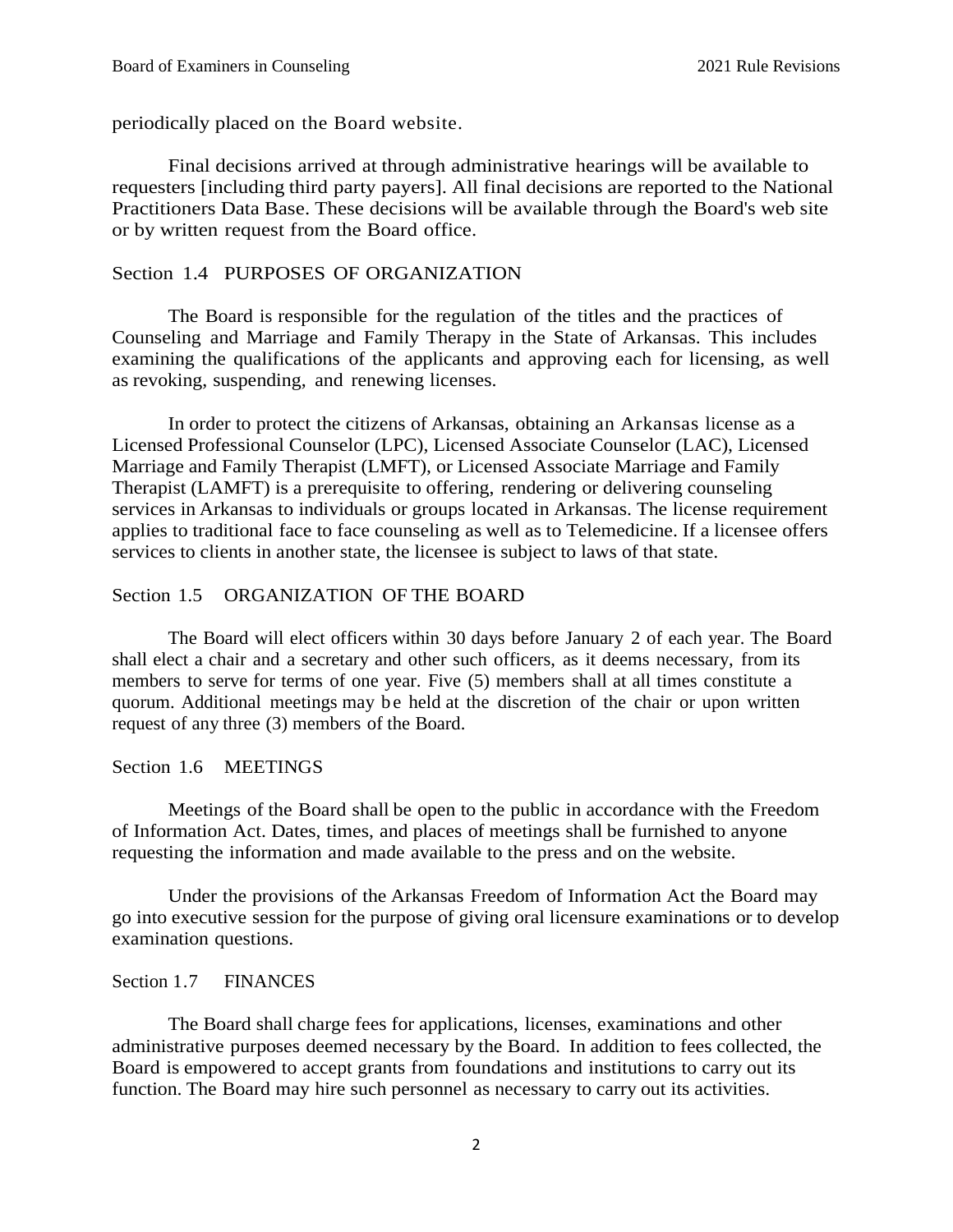The Board has adopted the model Anti-Fraud and Code of Ethics Policy provided by the Arkansas Department of Finance and Administration.

# Section 1.8 INTENT OF THE ACT

It is intended that the provisions of Arkansas Code Annotated §17-27-101 *et seq*. operate in accordance with other laws.

# Section 1.9 DEFINITIONS

- (a) "Board Approved Supervisor Status" means any person holding himself/herself out to the public by any title or description of services incorporating the words Approved Supervisor Status. Any person who meets the applicable requirements set forth in Section 4.3 of these rules are approved to supervise LAC and/or LAMFT.
- (b) "Counseling" means assisting individuals or groups, through the counseling relationship, to develop understanding of personal problems, define goals, and plan action reflecting interests, abilities, aptitudes, and needs. The terms counseling and psychotherapy are synonymous and refer to the application of mental health, psychological, or human development principles, through cognitive, affective, behavioral or systemic intervention strategies that address wellness, personal growth, or career development, as well as pathology. Counseling may also include clinical research and the diagnosis, treatment and prevention of the above named conditions.
- (c) "Licensed Associate Counselor (LAC)" means any person holding himself/herself out to the public by any title or description of services incorporating the words Licensed Associate Counselor, who meets the requirements set forth in Section 3.2 of these rules, and who offers to render counseling services to individuals, groups, organizations, corporations, institutions, government agencies, or the general public for monetary remuneration otherwise implying licensure, training, experience, and/or expertise in counseling, and who holds a current, valid license to practice counseling under the supervision of a Licensed Professional Counselor. Nothing in this definition shall be construed to include those professions excluded by Ark. Code Ann. § 17-27-103.
- (d) "Licensed Associate Marriage and Family Therapist (LAMFT)" means any person who holds himself/herself out to the public by any title or description of services incorporating the words licensed associate marriage and family therapist, who meets the requirements set forth in Section 3.4 of these rules; offers to render marriage and family therapy services to individuals, couples and families, singularly or in groups for monetary remuneration; and holds a current, valid license to practice marriage and family therapy services under the supervision of a licensed Marriage and Family Therapist. Nothing in this definition shall be construed to include those professions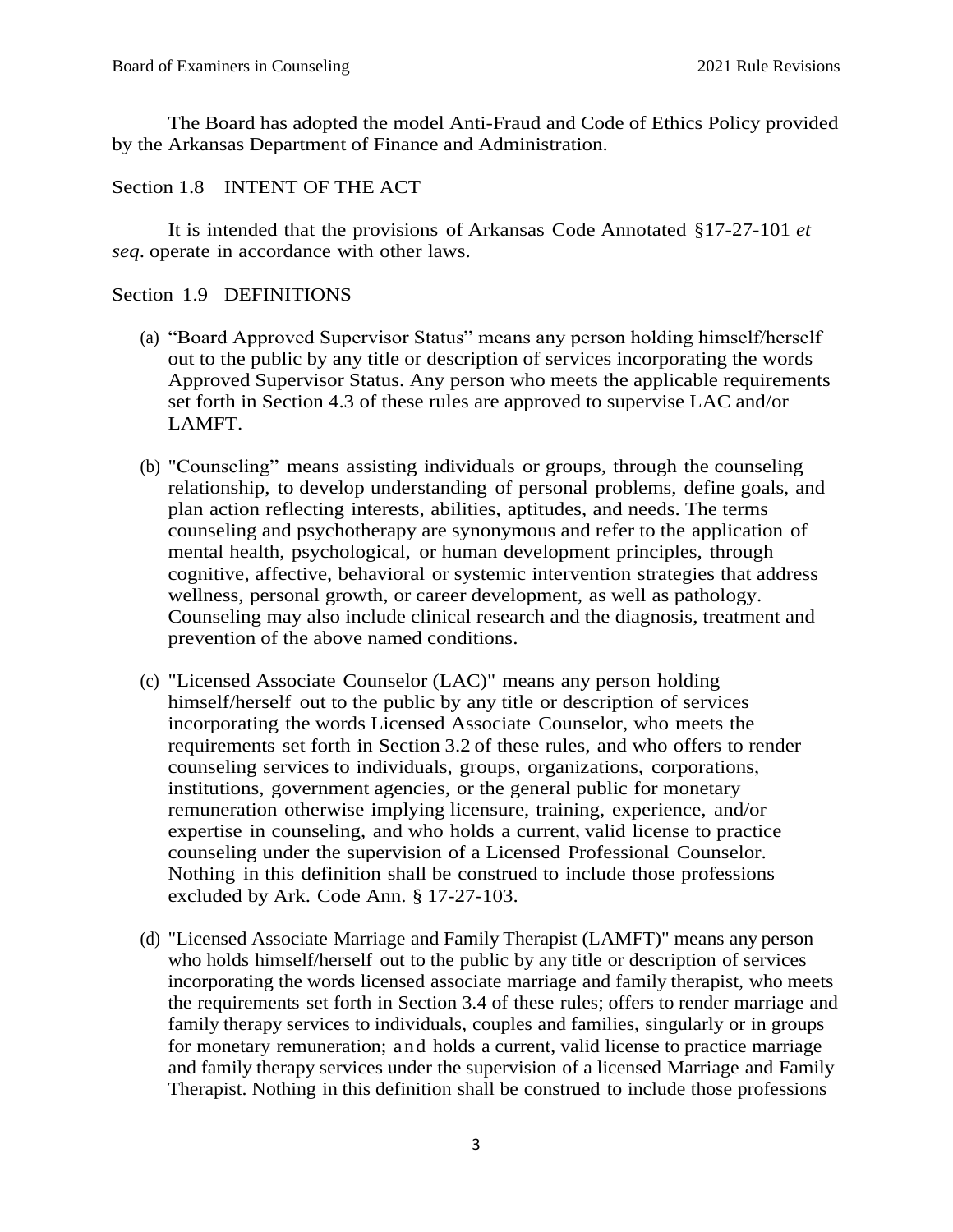excluded by Ark. Code Ann. § 17-27-103.

- (e) "Licensed Marriage and Family Therapist (LMFT)" means any person who: holds himself/herself out to the public by any title or description of services incorporating the words licensed marriage and family therapist, who meets the requirements set forth in Section 3.5 of the rules; offers to render marriage and family therapy services to individuals, groups, couples, families, organizations, corporations, institutions, government agencies, or the general public for monetary remuneration or otherwise implying that he or she is licensed, trained, experienced, or an expert in marriage and family therapy; and holds a current, valid license to practice marriage and family therapy. Nothing in this definition shall be construed to include those professions excluded by Ark. Code Ann. § 17-27-103.
- (f) "Licensed Professional Counselor (LPC)" shall mean any person holding himself/herself out to the public by any title or description of services incorporating the words Licensed Professional Counselor, who meets the requirements set forth in Section 3.3 of the rules, and who offers to render counseling services to individuals, groups, organizations, corporations, institutions, government agencies, or to the general public for monetary remuneration or who otherwise implies licensure, training, experience, and/or expertise in counseling and who holds a current valid license to practice counseling/psychotherapy. Nothing in this definition shall be construed to include those professions excluded by Ark. Code Ann. § 17-27- 103.
- (g) "Marriage and Family Therapy" means the use of scientific and applied marriage and family theories, methods and procedures for the purpose of describing, evaluating and modifying marital, family and individual behavior within the context of marital and family systems, including the context of marital formation and dissolution. Marriage and family therapy is based on systems theories, marriage and family development, normal and dysfunctional behavior, human sexuality and psychotherapeutic, marital and family therapy theories, and techniques in the evaluation, assessment and treatment of interpersonal or intrapersonal dysfunction within the context of marriage and family systems. Marriage and family therapy may also include clinical research and the diagnosis, treatment and prevention of the abovenamed conditions. Nothing in this definition or in this chapter shall be construed as precluding licensed professional counselors or licensed associate counselors from rendering these services.
- (h) "Statement of Intent" means a typed statement from the applicant on file with the Board, describing the scope of practice for use under the requested license, the public with whom the applicant will work, and the counseling/psychotherapy and appraisal approaches the applicant plans to use (including techniques and tools).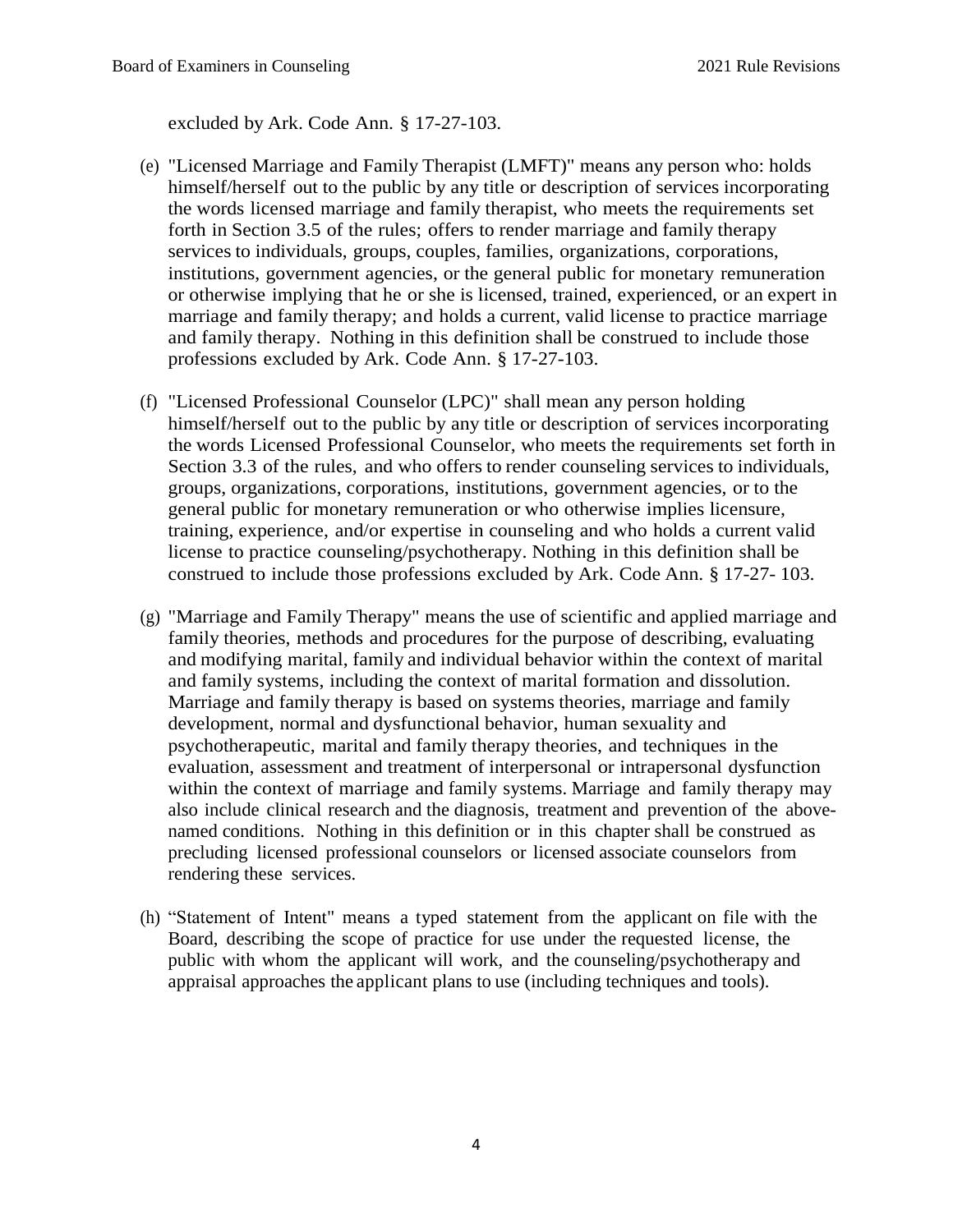## II. EXEMPTIONS

#### Section 2.1 CLERGY

- (a) Clergy appointed and/or endorsed by their local congregation/church, synagogue, denominational institution or agency to practice pastoral counseling as parts of their responsibilities or duties of their ministry assignments are exempt from licensure requirements. The assignment must be authorized and/or endorsed by their local congregation/ church, synagogue, denominational institution or agency. International and National licenses/certifications and/or assignments do not supersede state law.
- (b) Any minister, clergy or pastoral counselor who has a private counseling or marriage and family therapy practice (full time or part time) outside of ministry assignment must be licensed by this Board.

#### Section 2.2 VOLUNTEERS

Individuals who offer volunteer pastoral, marriage and family therapy or counseling services are exempt from licensure requirements as long as their services are authorized and supervised by the local congregation/ church, synagogue, denominational institution, agency, or organization for which the service is rendered. Volunteers must abide by the same requirements as the authorizing congregation/church, synagogue, denominational institution, agency or organization.

- (a) Approval is documented by the organization or agency for which the service is rendered. Approval means a description of the assignment and designation of the person/persons responsible for supervising the volunteers (clergy, licensed professionals, etc). Documentation is by letter on the organization or agency letterhead, signed by the Arkansas organization or agency authority approving the service.
- (b) Any fees to recover costs for materials and/or services rendered, whether assigned fees or donations, will be made payable and deposited to the agency, organization, church, or synagogue that has given the approval. Payment of any type, barter or cash, to the volunteer means the volunteer has entered the private sector and must be licensed by the Board.
- (c) An organization or agency includes but is not limited to Arkansas churches, synagogues, military assignments, and The American Red Cross crisis assignments, etc.
- (d) The titles of the volunteers must not be Counselor or Therapist. Acceptable volunteer title examples follow: volunteer, disciple, mentor, lay clergy, shepherd, American Red Cross Disaster Mental Health supervisor or technician.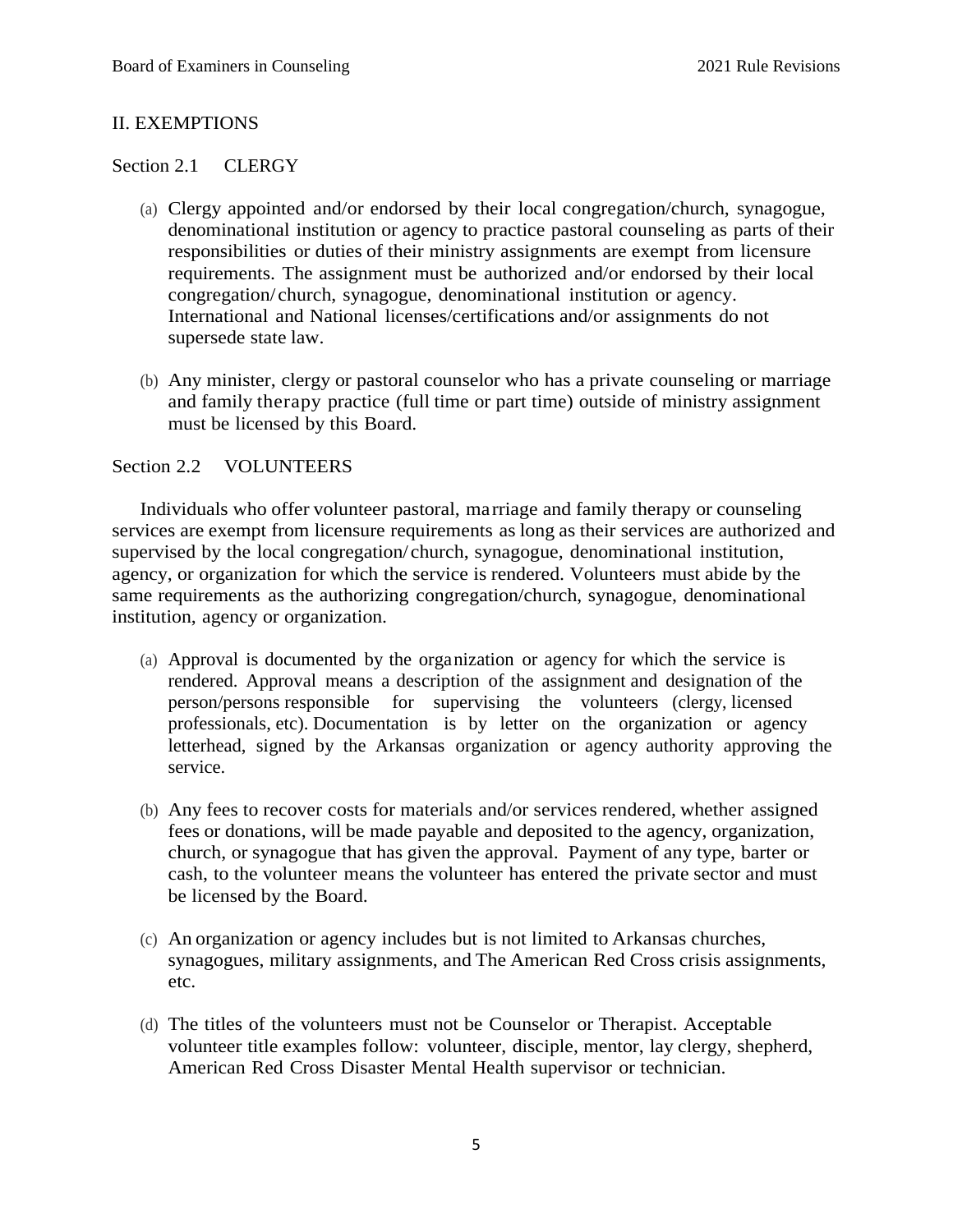# III. LICENSING QUALIFICATIONS

## Section 3.1 Pre-licensure Background Check

- (a) Pursuant to Ark. Code Ann. §17-3-103, an individual may petition for a pre-licensure determination of whether the individual's criminal record will disqualify the individual from licensure and whether a waiver may be obtained.
- (b) The individual must obtain the pre-licensure criminal background check petition form from the Board.
- (c) The Board will respond with a decision in writing to a completed petition within a reasonable time.
- (d) The Board's response will state the reasons for the decision.
- (e) All decisions of the Board in response to the petition will be determined by the information provided by the individual.
- (f) Any decision made by the Board in response to a pre-licensure criminal background check petition is not subject to appeal.
- (g) The Board will retain a copy of the petition and response and it will be reviewed during the formal application process.

# Section 3.2 LICENSED ASSOCIATE COUNSELORS (LAC)

In order to be eligible as a Licensed Associate Counselor, an applicant:

- (a) Musthave received agraduate degree that is primarily professional counseling in content from a regionally accredited institution. The graduate semester hours must meet or exceed the national academic and training content standards adopted by the Board or the Council for the Accreditation of Counseling and Related Educational Programs(CACREP);
- (b) Must demonstrate professional competencies by passing written examinations, and/or oral interviews as prescribed by the Board;
- (c) Must arrange supervision with a Board-approved LAC supervisor and have the agreement for the supervision approved by the Board prior to license issue;
- (d) Must have met the criminal background check mandated by Ark. Code Ann. § 17- 27-313;
- (e) Must be a citizen of the U.S. or have current documentation of legal alien work status issued by the U.S. Citizenship and Immigration Services.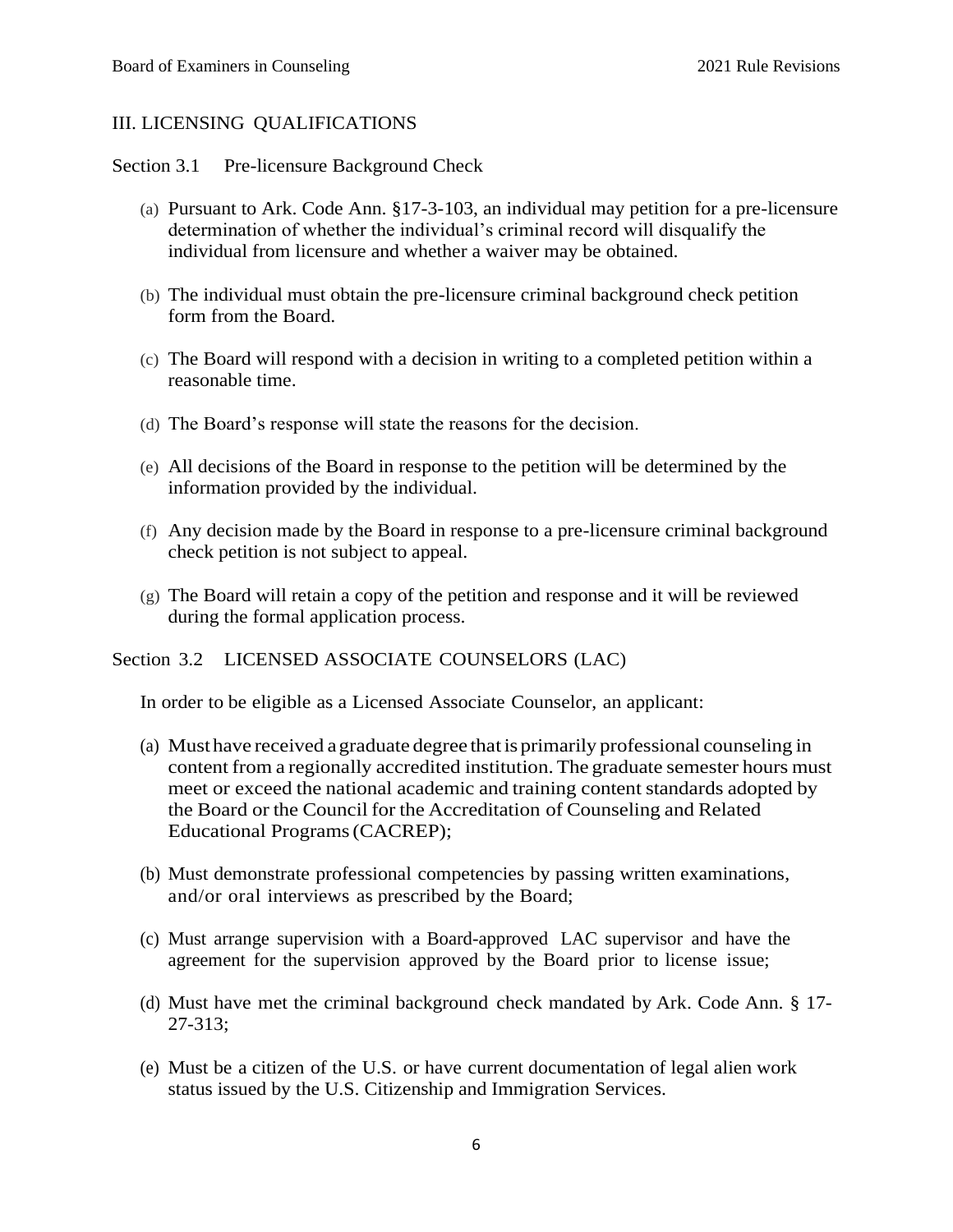(f) The LAC is not intended to be a permanent license.

# Section 3.3 LICENSED PROFESSIONAL COUNSELORS (LPC)

In order to be eligible as a Licensed Professional Counselor, an applicant:

- (a) Must meet the requirements of Section 3.2 with the exception of (c); and
- (b) Must provide evidence of three thousand (3000) client contact hours of supervised experience in professional counseling acceptable to the Board.

Section 3.4 LICENSED ASSOCIATE MARRIAGE AND FAMILY THERAPISTS (LAMFT)

In order to be eligible as a Licensed Associate Marriage and Family Therapist, an applicant:

- (a) Must have received a graduate degree in marriage and family therapy or related field from a regionally accredited institution. The graduate semester hours must meet or exceed the national academic and training content standards adopted by the Board or the Commission on Accreditation for Marriage and Family Therapy Education (COAMFTE);
- (b) Must demonstrate professional competencies by passing written examinations, and/or oral interviews prescribed by the Board;
- (c) Must arrange supervision with a Board-approved LAMFT supervisor and have the agreement for supervision approved by the Board prior to license issue;
- (d) Must have met the Criminal Background Check mandated by Ark. Code Ann. § 17- 27-313;
- (e) Must be a citizen of the U.S. or have current documentation of legal alien work status issued by the U.S. Citizenship and Immigration Services.
- (f) The LAMFT license is not intended to be a permanent license.

# Section 3.5 LICENSED MARRIAGE AND FAMILY THERAPISTS (LMFT)

In order to be eligible as a Licensed Marriage and Family Therapist, an applicant:

- (a) Must meet the requirements of section 3.4, with the exception of (c); and
- (b) Must provide evidence of three thousand (3000) client contact hours of supervised experience, in marriage and family therapy acceptable to the Board.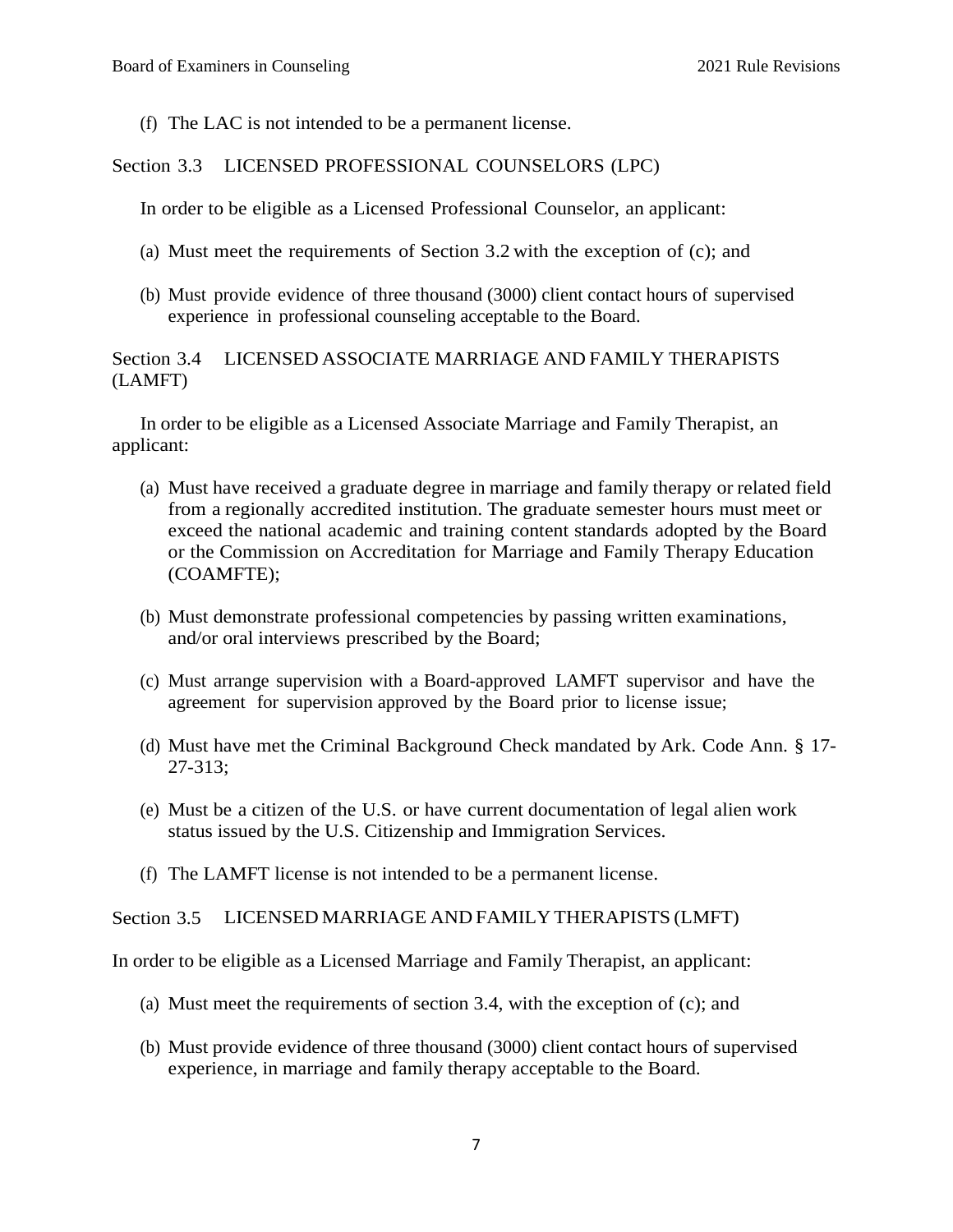# Section 3.6 GRADUATE COURSE REQUIREMENTS

- (a) The applicant must have received a graduate degree from a regionally accredited institution of higher education that is primarily professional counseling or therapy in content and document completion of a minimum of 60 graduate semester hours in course work, counseling/therapy in content, that meet the academic and training standards established by the Board. The counseling programs, from which the degree/courses are earned, within the institution, shall meet the standards for the preparation of counselors by the specific national professional associations related to each license.
- (b) The adopted standards for LAC and LPC are the current Council for Accreditation of Counseling and Related Educational Programs (CACREP) standards and must meet Arkansas core curriculum standards.
- (c) The adopted standards for LAMFT and LMFT are the current Commission on Accreditation for Marriage and Family Therapy Education Standards (COAMFTE) standards and must meet Arkansas core curriculum standards.
- (d) Additional documentation from the issuing institution may be required to verify that all course standards are met.
- (e) Core Curriculum for LAC or LPC includes:
	- 1. Professional Identity and Ethics, (3 Graduate Credit Hour Minimum)
	- 2. Social and Cultural Diversity, (3 Graduate Credit Hour Minimum)
	- 3. Human Growth and Development, (3 Graduate Credit Hour Minimum)
	- 4. Career Development, (3 Graduate Credit Hour Minimum)
	- 5. Helping Relations, (3 Graduate Credit Hour Minimum)
	- 6. Group Work, (3 Graduate Credit Hour Minimum)
	- 7. Assessment, (3 Graduate Credit Hour Minimum)
	- 8. Research and Program Evaluation, (3 Graduate Credit Hour Minimum)
	- 9. Practicum and/or Internships, (9 Graduate Credit Hour Minimum in 3 Graduate Courses over a minimum of 6 months )
	- 10. Abnormal Psychology/Psychopathology, including DSM and ICD training (3 Graduate Credit Hour Minimum)
	- 11. Family and Relationship (3 Graduate Credit Hour Minimum)
	- 12. Technology Assisted Counseling, (1 Graduate Credit Hour Minimum)
- (f) Core Curriculum for LAMFT or LMFT includes:
	- 1. Foundations of Relational/Systemic Practice, (6 Graduate Credit Hour Minimum in 2 Graduate Courses)
	- 2. Clinical Treatment with Individuals, Couples and Families, (6 Graduate Credit Hour Minimum in 2 Graduate Courses)
	- 3. Diverse, Multicultural and/or Underserved Communities, (3 Graduate Credit Hour Minimum)
	- 4. Research & Evaluation, (3 Graduate Credit Hour Minimum)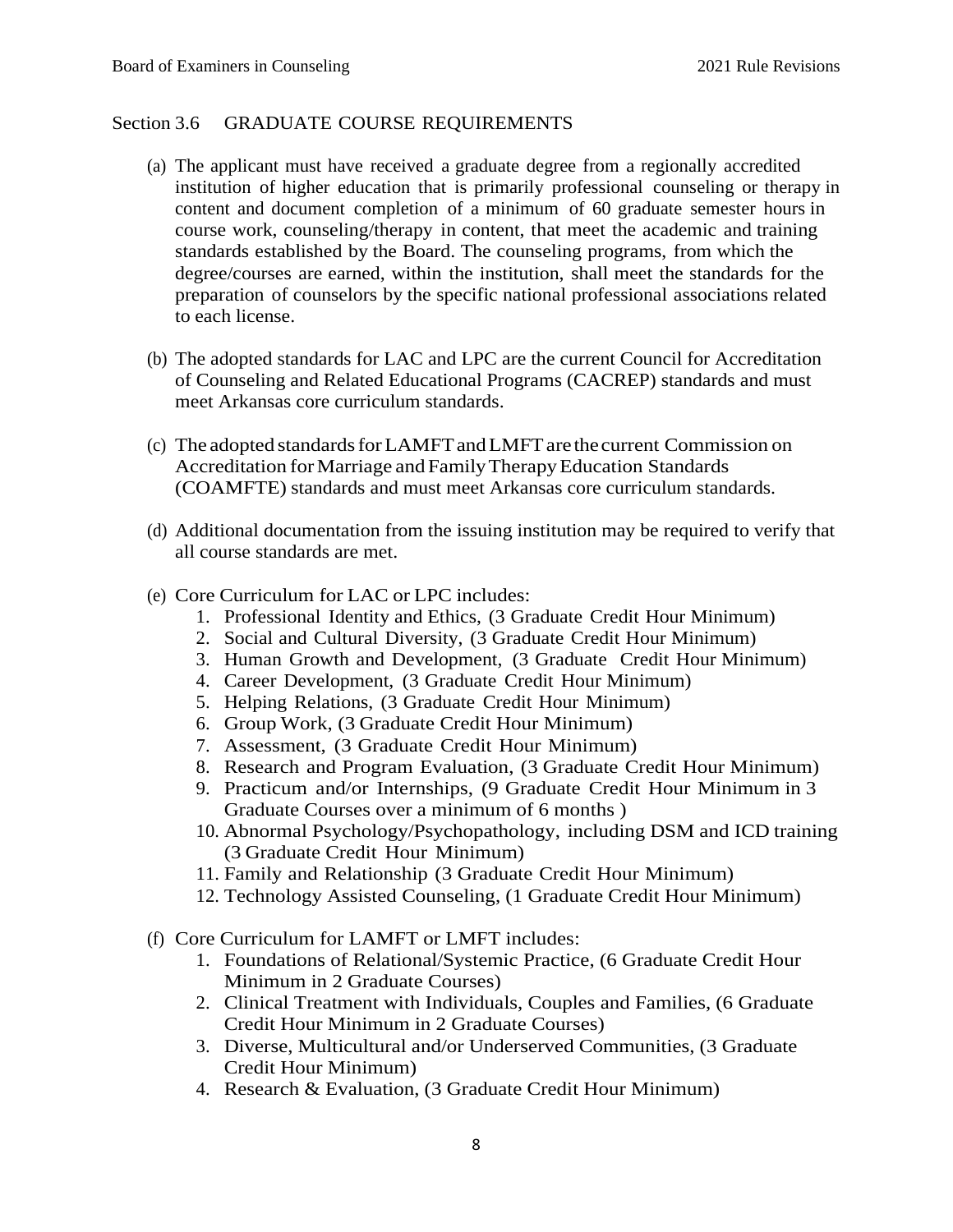- 5. Professional Identity, Law, Ethics and Social Responsibility, (3 Graduate Credit Hour Minimum)
- 6. Biopsychosocial Health & Development Across the Life Span, (3 Graduate Credit Hour Minimum)
- 7. Systemic/Relationship Assessment & Mental Health Diagnosis, (3 Graduate Credit Hour Minimum)
- 8. Practicum/Internships, (9 Graduate Credit Hour Minimum in 3 Graduate Courses over a minimum of 9 months)
- 9. Technology Assisted Counseling, (1 Graduate Credit Hour Minimum)
- (g) All graduate course hours used in the application for any license issued by the Arkansas Board must have a "B-" grade or above. Grades of "C+" or below will not be accepted for licensure purposes.
- (h) Online education will be treated the same as traditional education if the program is primarily professional counseling or marriage and family therapy in content and is earned from a regionally accredited institution of higher education and are recognized by National Council for State Authorization Reciprocity Agreement (NC-SARA).
- (i) Institutions of higher education that have graduate counselor education and related graduate programs that are not accredited by CACREP/COAMFTE must be regionally accredited and coursework must be approved by the Board. Applicants must submit the following information for Board review:
	- 1. Two (2) graduate catalogs;
	- 2. A completed Core Curriculum for the 60 hour requirements; and
	- 3. A copy of each syllabus listed on the Core Curriculum if requested by the Board.

Section 3.7 Waiver Request for Offenses on Background Check

- (a) If an individual has been convicted of an offense listed in A.C.A. §17-3-102(a) or (e), the Board may waive disqualification of a potential applicant or revocation of a license based on the conviction if a request for a waiver is made by:
	- 1. An affected applicant for a license; or
	- 2. An individual holding a license subject to revocation.
- (b) The Board may grant a waiver upon consideration of the following, without limitation:
	- 1. The age at which the offense was committed;
	- 2. The circumstances surrounding the offense;
	- 3. The length of time since the offense was committed;
	- 4. Subsequent work history since the offense was committed;
	- 5. Employment references since the offense was committed;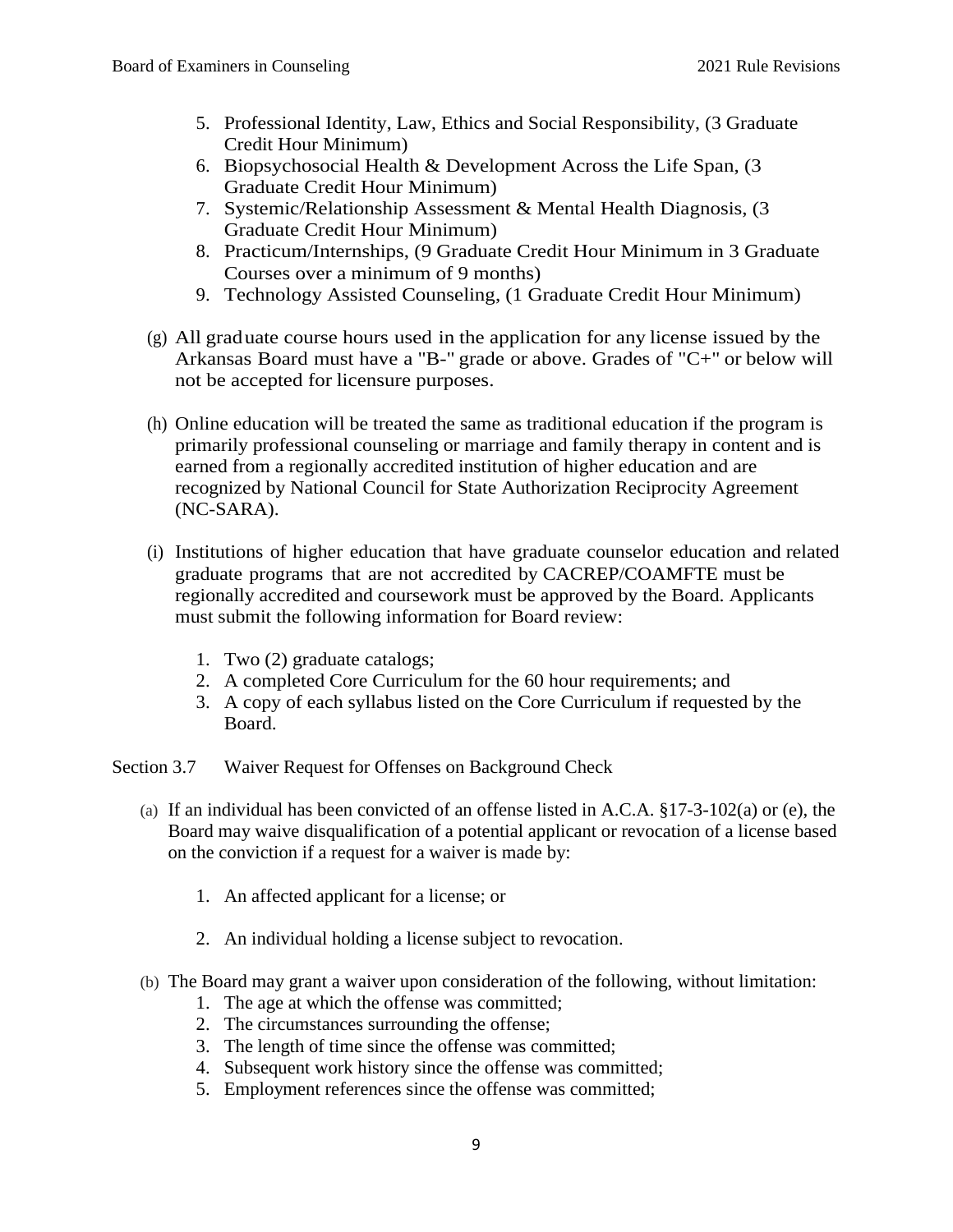- 6. Character references since the offense was committed;
- 7. Relevance of the offense to the occupational license; and
- 8. Other evidence demonstrating that licensure of the applicant does not pose a threat to the health or safety of the public.
- (c) A request for a waiver, if made by an applicant, must be in writing and accompany the completed application and fees.
- (d) The Board will respond with a decision in writing and will state the reasons for the decision.

An appeal of a determination under this section will be subject to the Administrative Procedures Act §25-15-201 *et seq.*

# IV. SUPERVISION

# Section 4.1 SUPERVISION CONTENT

- (a) Supervision for the LAC must be provided by a LPC, in Arkansas who holds approved supervisor status from the Board and whose license is in good standing.
- (b) Supervision for the LAMFT must be provided by a LMFT, in Arkansas who holds approved supervisor status from the Board and whose license is in good standing.
- (c) Supervision hours for applicants moving into the state must be approved by the Board, unless the applicant has held a current full license in good standing for three (3) years from their state of origin. In this case the Board will review the applicants file under the "Licensure by Endorsement" (Section 9.1).
- (d) Counselors or Marriage and Family Therapists licensed at the associate level must complete 3000 Client Contact Hours (CCH) with supervision. The ratio for both the LAC and LAMFT will be one (1) hour of supervision for every ten (10) hours of client contact for the first five hundred (500) direct CCH (Level 1) and then one (1) hour of supervision for every twenty (20) CCH for the remaining twenty-five hundred (2500) hours (Level 2). A direct client contact hour is defined as faceto-face contact with a client(s) in a therapeutic interaction with individuals or groups.
- (e) The LAC and LAMFT are required to have a minimum of 3000 hours of client contact, 2200 hours defined as direct client contact. No more than 800 hours of indirect client contact may be counted in Level 2. Indirect Client Contact means consultation, case management, paperwork, staffing, billing and test administration when the clinician is not working face-to-face with the individuals or groups, but the services are related to the direct care of the individual or groups.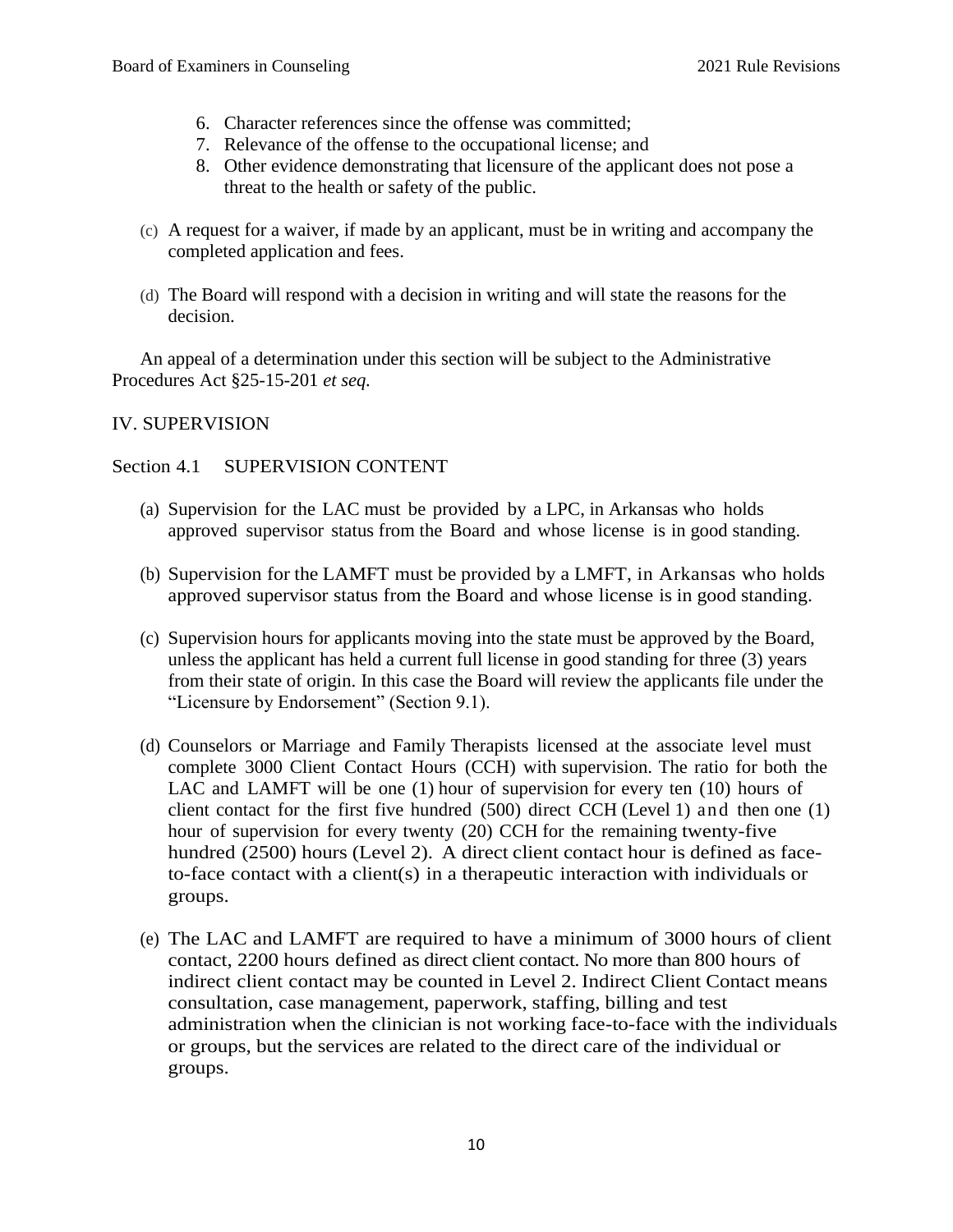- (f) The total hours of supervised practice are 175 clock hours of supervision.
- (g) During the first 500 direct client hours (Level 1), no indirect hours can be counted.
- (h) Dyadic supervision (1 supervisor and 2 supervisees) is recorded as individual supervision.
- (i) Group supervision may not exceed half of the 175 hours of supervision. A supervision group consists of 3 to 6 supervisees with the contracted supervisor. Group supervision may be counted in both levels.
- (j) Technology assisted supervision cannot exceed 50% of supervision hours in Level 1. Technology assisted supervision may be counted in both levels.
- (k) LAMFTs must have a minimum of 1000 direct client contact hours in family/relational/group therapy.
- (l) Group therapy sessions are reported in clock hours of the sessions, not the clock time multiplied by the number of clients in the group.
- (m) Post-master's course work necessary for application for an Arkansas license may not be applied to the required supervised work experience in accordance with the rules.
- (n) A licensee may reduce CCH/Supervision hours by completing any of the following:
	- 1. One hundred (100) CCH may be gained for each three (3) graduate semester hours earned beyond the master's degree, provided that the hours are clearly related to the field of counseling or marriage and family therapy and are acceptable to the Board. Up to two thousand (2000) CCH may be gained for each sixty (60) graduate semester hours.
	- 2. The LAC/LAMFT may petition the Board in writing to take the National Clinical Mental Health Counselor Exam (NCMHCE), with recommendation of the contracted supervisor, upon the completion of Level 1. When approved, the applicant may apply to the National Board for Certified Counselors (NBCC) and take the NCMHCE. A passing score on the NCMHCE will reduce the number of CCH required by 500. The applicant will send test application and test fee directly to NBCC.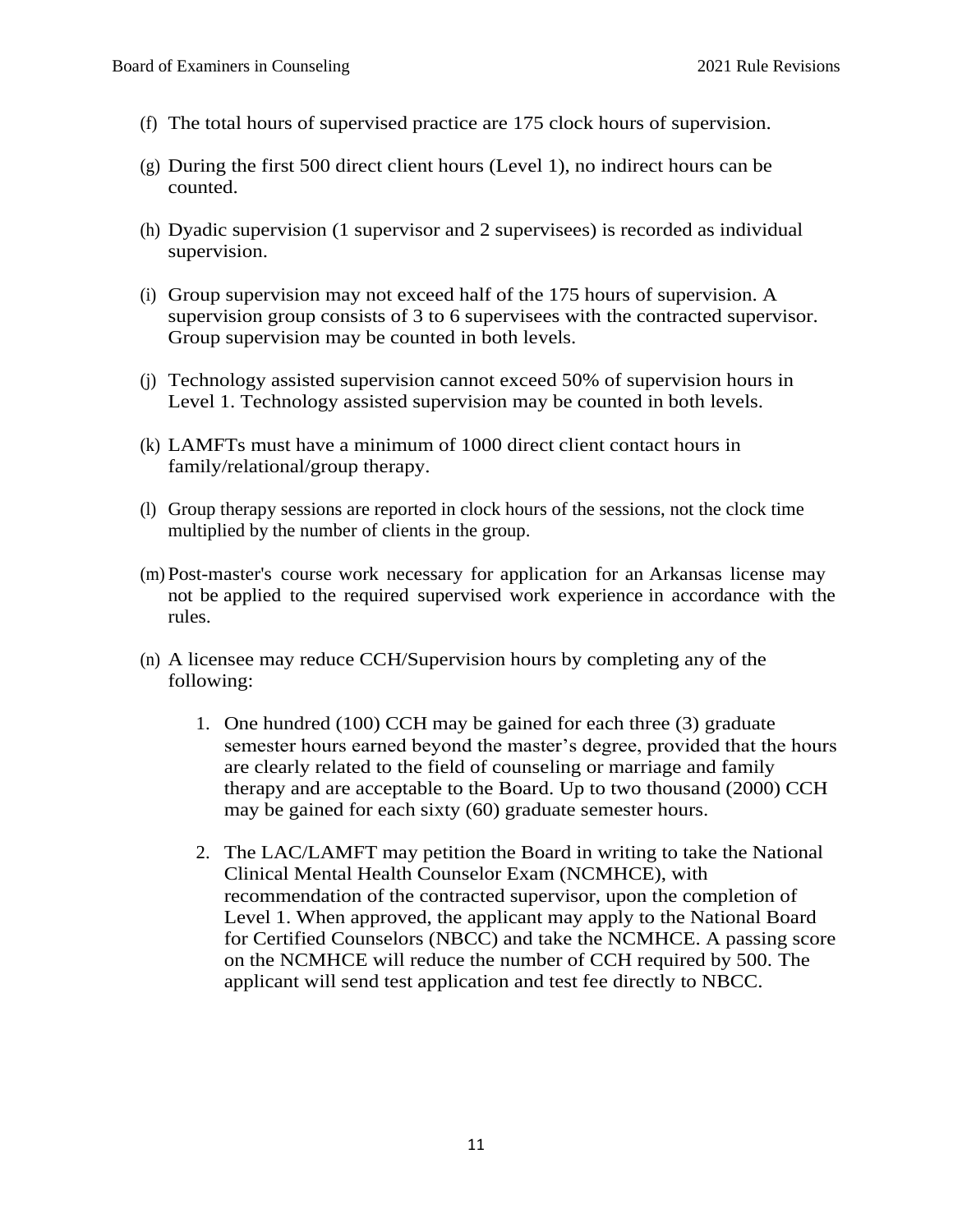# Section 4.2 SUPERVISEE REQUIREMENTS AND RESTRICTIONS

- (a) All LAC and LAMFT must have a Board- approved supervision agreement prior to providing any therapy services. The LAC/LAMFT must notify the Board immediately and in writing of any proposed change in supervisors. The LAC/LAMFT must obtain Board approval of any change in supervisors. Failure to maintain an approved current supervision agreement may result in license suspension or revocation.
- (b) Counselors or Marriage and Family Therapists licensed at the associate level may offer professional counseling services beginning the date of approval on a valid and current supervision agreement filed with the Board and be under the supervision of a Board approved supervisor. No client may be seen prior to that date.
- (c) The LAC or LAMFT is the responsible party for:
	- 1. Maintaining a current, valid, and approved supervision agreement on file with the Board prior to providing any counseling services. The primary responsibility is with the LAC or LAMFT, but is a shared responsibility with the supervisor.
	- 2. Maintaining an accurate Statement of Intent and filing a copy of the current Board approved statement with the supervisor of record.
	- 3. Submission of client contact hours report and evaluation completed with the supervisor every six (6) months.
- (d) Supervisees must carefully avoid multiple relationships with supervisors that interfere with the supervisory relationship; such as, having the ability to hire or dismiss the supervisee from employment.

# Section 4.3 SUPERVISOR REQUIREMENTS AND RESTRICTIONS

- (a) Board Approved Supervisor Requirements:
	- 1. Supervisor must be fully licensed for three (3) years and be in good standing as a LPC and/or a LMFT in Arkansas.
	- 2. Supervisor must document the completion of three (3) hour post-masters graduate course in clinical supervision which included eighteen (18) hours of supervised experience in supervision.
	- 3. Supervisor must submit the Board Approved Supervisor Status application and fee.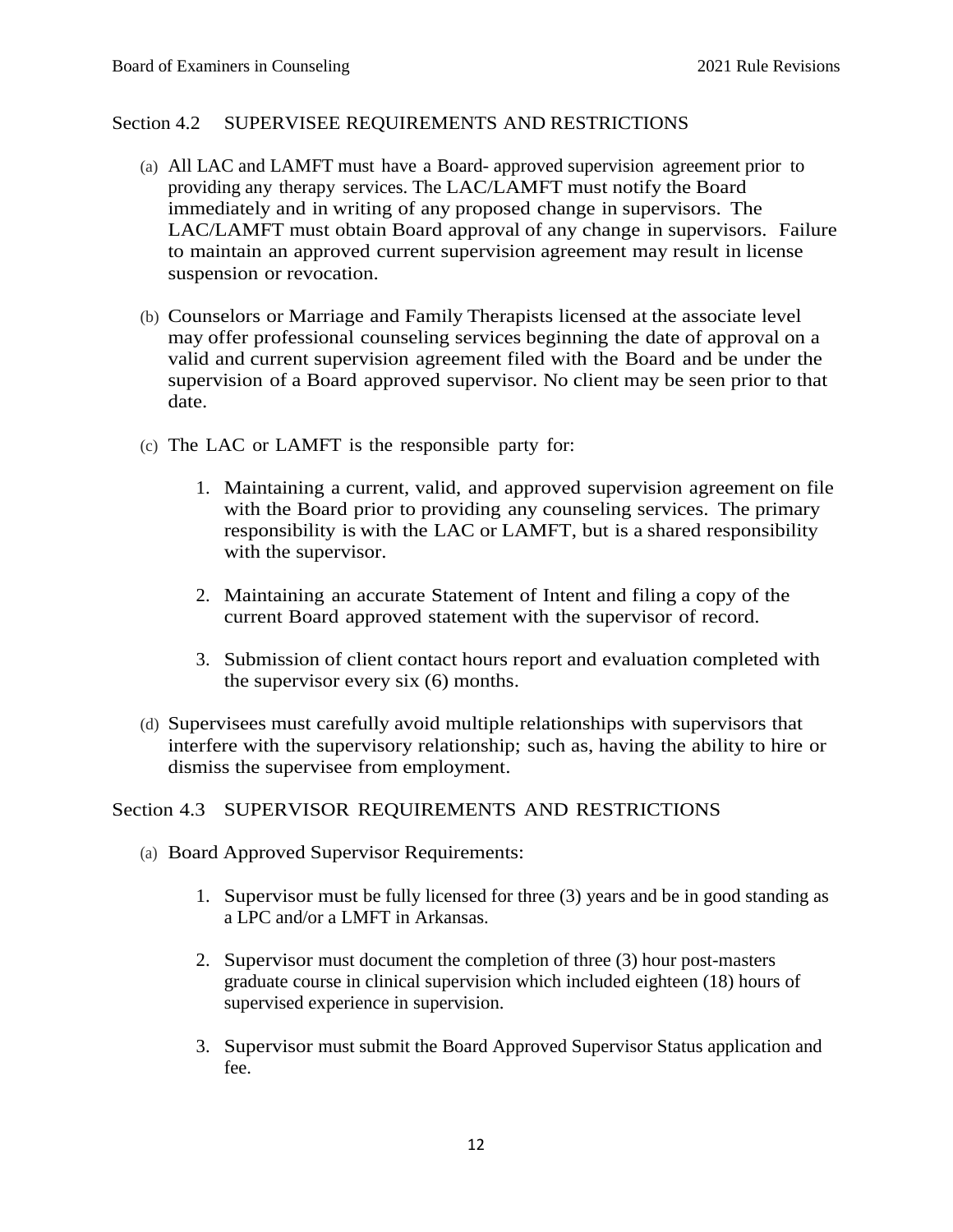- 4. Prior to receiving the Approved Supervisor Status, applicant must complete an Oral interview.
- (b) Supervisor Restrictions:
	- 1. A Counselor or Therapist, holding Board Approved Supervisor Status, shall not sign new supervision plans/agreements if supervisor's license has not been renewed or if the supervisor is under investigation. If under investigation, no new contracts may be signed or submitted to the Board until all reviews, hearings, or disciplinary actions (if any in progress) are completed and resolved.
	- 2. Supervisors will be limited to twelve (12) supervision agreements at any given time. Exceptions to the limitation of twelve (12) may be made only at Board initiated request to a designated supervisor.
	- 3. The Board office staff may not approve supervision agreements to exceed twelve supervisees (12) for any one supervisor.
	- 4. Supervisors must have a Board approved copy of a supervision agreement dated prior to providing supervision to a LAC or LAMFT.
	- 5. Board approved supervisors of LAC/LAMFT must carefully avoid multiple relationships with supervisees that interfere with the supervisory relationship; such as, administrative supervisors within agencies with any level of direct or indirect administrative authority over the supervisee.
	- 6. The contracted supervisor may not delegate supervision responsibility to any other individual. The contracted supervisor should have an emergency plan if he/she were to be unavailable.

#### Section 4.4 SUPERVISION REPORTS AND EVALUATIONS

- (a) Supervision evaluations and Client Contact Hours reports are due every six (6) months regardless of the number of CCH accumulated.
- (b) The LAC or LAMFT is the party responsible for submission of supervision reports and evaluations every six (6) months.
- (c) The maximum of a thirty (30) day grace period, following the scheduled due date, is allowed for the Board to receive the six (6) month reports and evaluations.
- (d) Reports submitted over thirty days late will be reviewed by the Board on a case by case basis to determine whether or not the hours will be accepted. The licensee and the supervisor must send written explanation for the late report. The Board will evaluate the stated reasons for the late reports. The Board may request the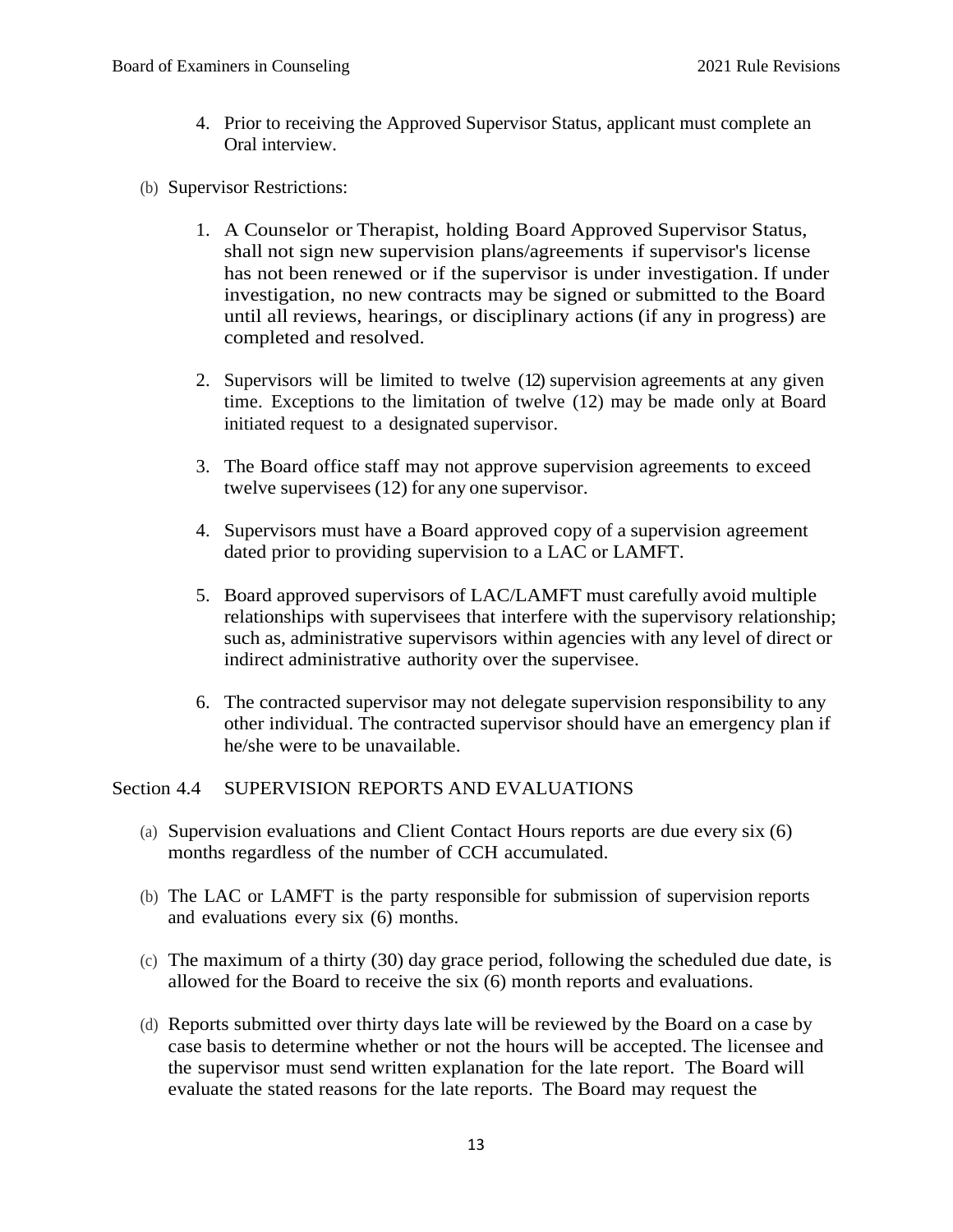Supervisor and Supervisee to meet with the Board for additional information prior to making a decision concerning the situation.

- (e) A continual pattern of violation and failure to comply with the rule may result in an Administrative Hearing for disciplinary action, suspension or revocation of license.
- (f) The supervisor and the supervisee are both the responsible parties for maintaining a current Board approved supervision agreement.

# V. APPLICATION REQUIREMENTS

#### Section 5.1 STATEMENT OF INTENT

The Statement of Intent to practice must be completed, signed and dated by the applicant. The statement must be consistent with the credentials and specializations documented by the licensee and be approved by the Board.

#### Section 5.2 TRANSCRIPTS

- (a) Applicants must submit unofficial transcript documentation for Board review. An official transcript conferring the Master's Degree must be submitted prior to issuing the license. The Board office staff will review applicants' transcripts to ensure:
	- 1. That all academic coursework for licensure has been completed at institutions of higher education having accreditation recognized by the Board for degree programs and courses;
	- 2. That applicants are minimally qualified to sit for the appropriate written examination(s) by having completed either the required CACREP or COAMFTE, or equivalent core curriculum courses;
	- 3. That core curriculum courses have been completed prior to admission to written examination/examinations unless exempt under section 6.2(e); and
	- 4. That all course grades are B- or above.
- (b) If the transcript courses titles are ambiguous or do not adequately convey the pertinent content of the courses, the Board office staff is to request documentation of content from the applicant for clarification purposes.

#### Section 5.3 REFERENCES

(a) The applicant will submit a minimum of four (4) references. Copies of references sent directly from other state boards or university placement centers will be accepted by endorsement if no more than five years old. The applicant must include references from two (2) full time or part time faculty members in the degree granting training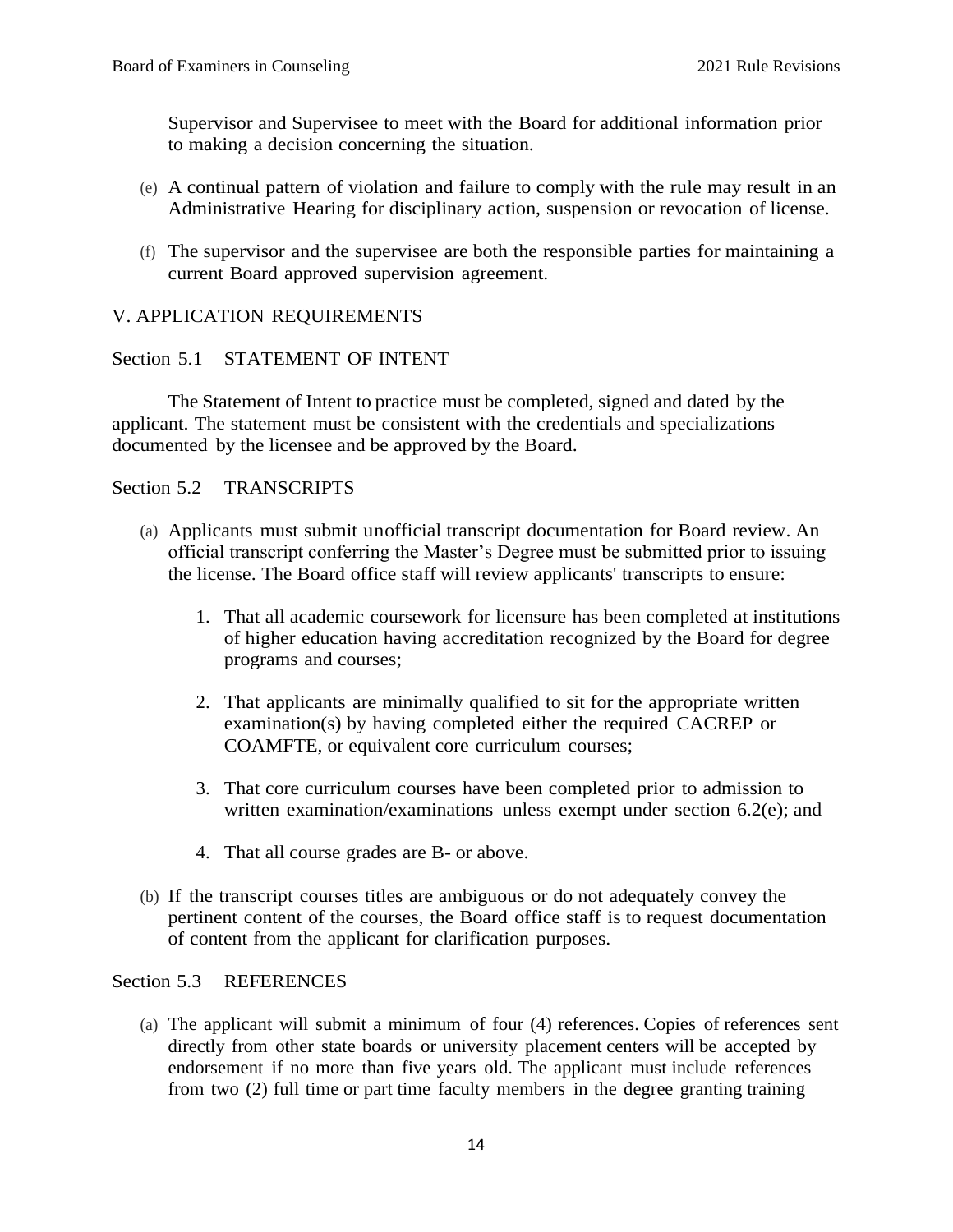program, one (1) supervisor of the applicant's clinical work and one (1) from another mental health professional. If the applicant has been licensed for more than three (3) years from another state, then faculty references are not required. Four (4) references are required from those familiar with the applicant's practice skills.

(b) The Board will not accept evaluations recommendations, and documentation of supervised experience from persons related either by blood or marriage. Current members of the Board may not submit references for the applicants.

### Section 5.4 BOARD DECISIONS

An affirmative vote of a majority of those Board members present and voting will be held as evidence of the following:

- (a) The applicant has passed an oral interview, if required;
- (b) The applicant has been granted the license based upon satisfactory completion of the application process.

# Section 5.5 APPLICANT STATUS WITH OTHER PROFESSIONAL ORGANIZATIONS AND BOARDS

Applications from individuals who are under investigation, sanction, probation, disciplinary supervision, revocation, or rehabilitation by counseling, psychology, social work, or other related Boards or credentialing bodies will not be considered for an Arkansas license until documentation from the issuing body is received that the sanctions are removed or completed.

#### Section 5.6 DURATION OF APPLICATION

- (a) Applications are active for twelve (12) calendar months from the date the application is received in the Board office.
- (b) If the application process is not completed within (12) twelve months from receipt of the application by the Board, an applicant may request that the Board extend the twelve-month application window. A request of application extension, with the applicable fee, must be submitted to the Board office prior to the application expiration. If an extension is not requested, or is denied, the application becomes void and the applicant must apply as a new applicant.
- (c) If new requirements have been placed for applicants in the twelve-month window the Board may require that the new requirements be met within the extension period as part of the application extension approval.
- (d) A second extension period is discouraged and will only be considered by the Board when very unusual, extenuating circumstances are documented.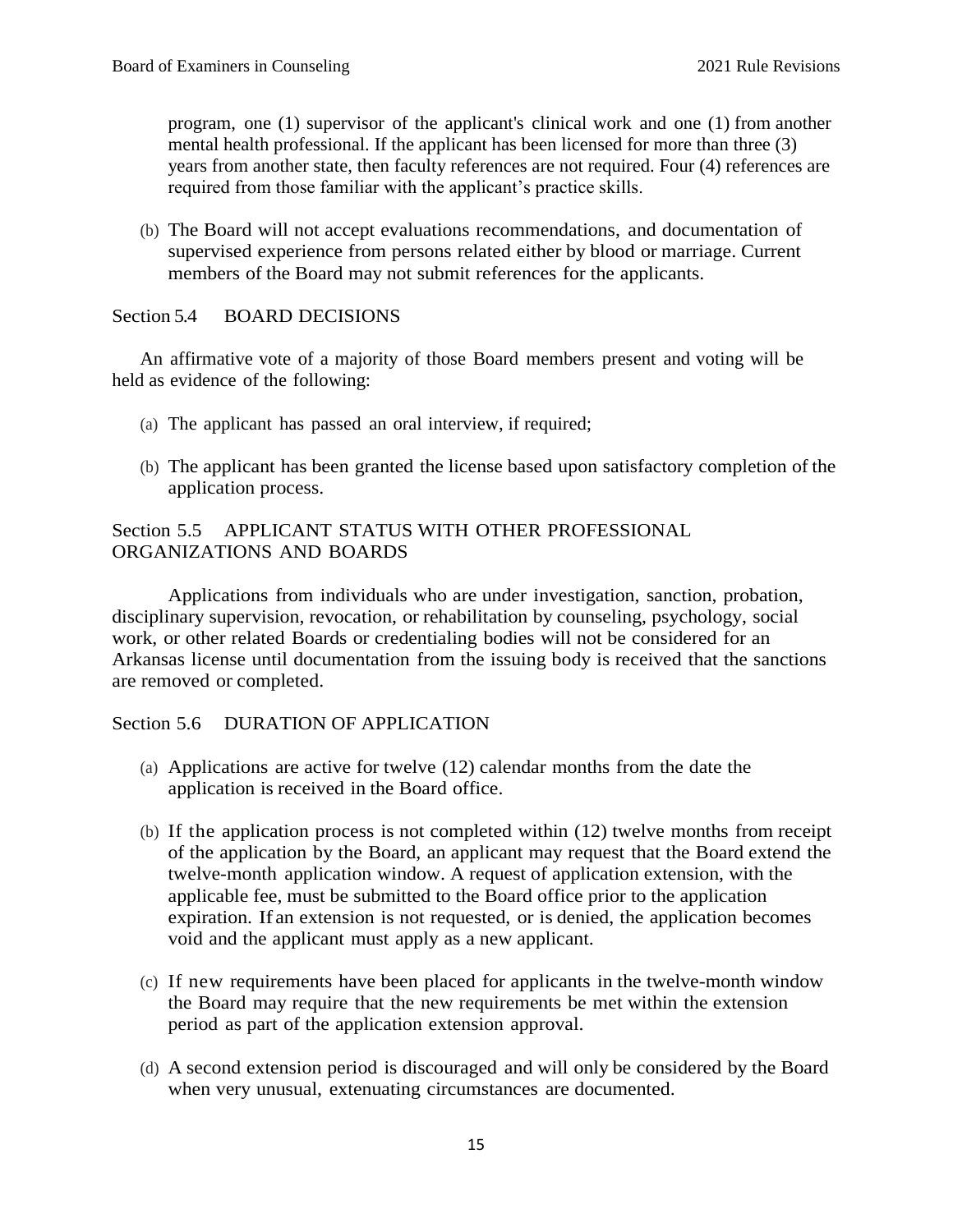(e) Under no circumstances will the Board grant more than two (2) application extensions.

# VI. EXAMINATIONS

## Section 6.1 GENERAL ADMINISTRATION

- (a) Applicants whose credentials meet the requirements of Ark. Code Ann. § 17-27- 301 through 305, will be issued an approval letter from the Board to proceed with the written examination. Oral interviews may be required by the Board if deemed necessary.
- (b) Each year the Board will contract for the administration of:
	- 1. The National Counselor Examinations (NCE) with the National Board for Certified Counselors (NBCC).
	- 2. The National Clinical Mental Health Counselor Examinations (NCMHCE) with NBCC.
	- 3. The Examinations in Marital and Family Therapy with the Association of Marital and Family Therapy Regulatory Boards (AMFTRB).
	- 4. The Arkansas Board of Examiners in Counseling Jurisprudence Exam with NBCC.
- (c) Cut-off scores established by the national examination agencies for each examination date are the minimum scores accepted by the Board for an applicant to meet respective written examination requirements for licensure.
- (d) An applicant who fails the required written examinations or oral interview must wait three (3) months before the next attempt. An applicant will be approved by the Board for each subsequent attempt following the three (3) month interval.

#### Section 6.2 WRITTEN EXAMINATIONS

- (a) The Board will adopt a prepared standardized test covering the specialized knowledge common to each license. The Board may contract with test design specialists to prepare and provide materials for such testing and to revise the examination as deemed necessary. Subtests in specialty skill areas may be a part of updating. The pass score determined for each examination is the acceptable score determined by the Board to be the pass level.
- (b) All applicants for licensure must complete one of the following applicable written examinations.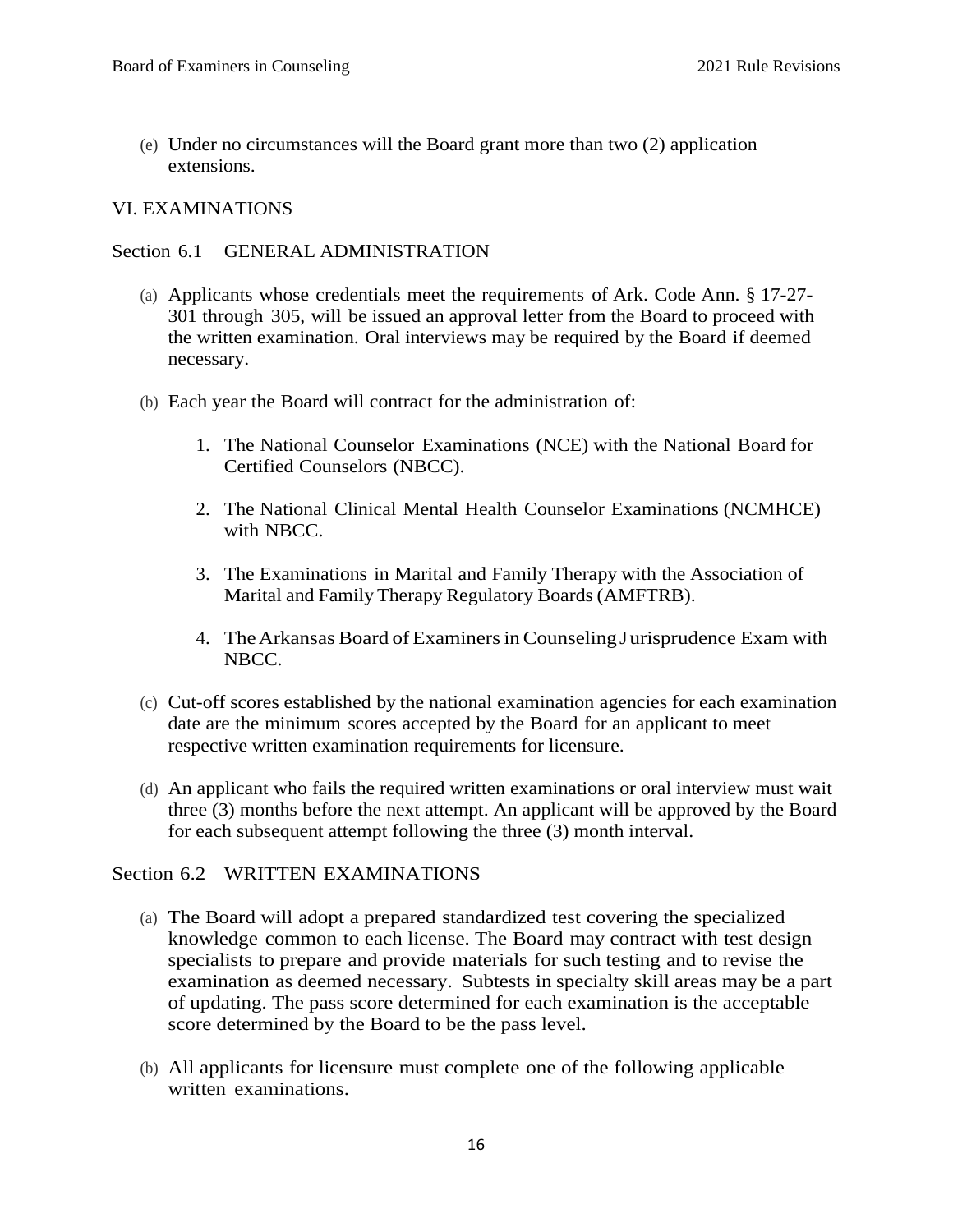- 1. Counselor applicants must satisfactorily complete the National Counselor Examination (NCE) or, National Clinical Mental Health Counselor Examination (NCMHCE) unless applicant meets criteria as outlined in Section 9.1.
- 2. Marriage and Family Therapist applicants must satisfactorily complete the American Marriage and Family Therapy Regulatory Board (AMFTRB) examination unless applicant meets criteria as outlined in Section 9.1.
- (c) All applicants must provide verification of a successful passing score on the Arkansas Board of Examiners in Counseling Jurisprudence Exam.
- (d) Submission of application documentation and fees for national written examinations occurs in two (2) steps:
	- 1. Test application and associated fees must be made directly to the national examining organizations for admission to sit for the written examinations. The test applications and fees for written examinations must comply with the test company's deadlines.
	- 2. The licensure application, unofficial transcripts, core curriculum and fees must be received by the Board office for the applicant to receive approval to take the national exam.
- (e) Persons who are enrolled in the final semester of graduate study in counseling or marriage and family therapy and have completed or are currently enrolled in the core curriculum courses may be admitted to the written examination by submitting to the Board, with their application, a letter stating their projected graduation date from one of the following college or university officials:
	- 1. Graduate Coordinator
	- 2. Department Chair
	- 3. Registrar
	- 4. Associate Dean
	- 5. Dean

# Section 6.3 ORAL INTERVIEWS

- (a) All individuals applying for licensure may be required to complete an oral interview prior to being granted a license.
- (b) Individuals applying for Board Approved Supervisor Status will be required to successfully pass an oral interview.
- (c) An oral interview may be scheduled for applicants upon receipt by the Board of the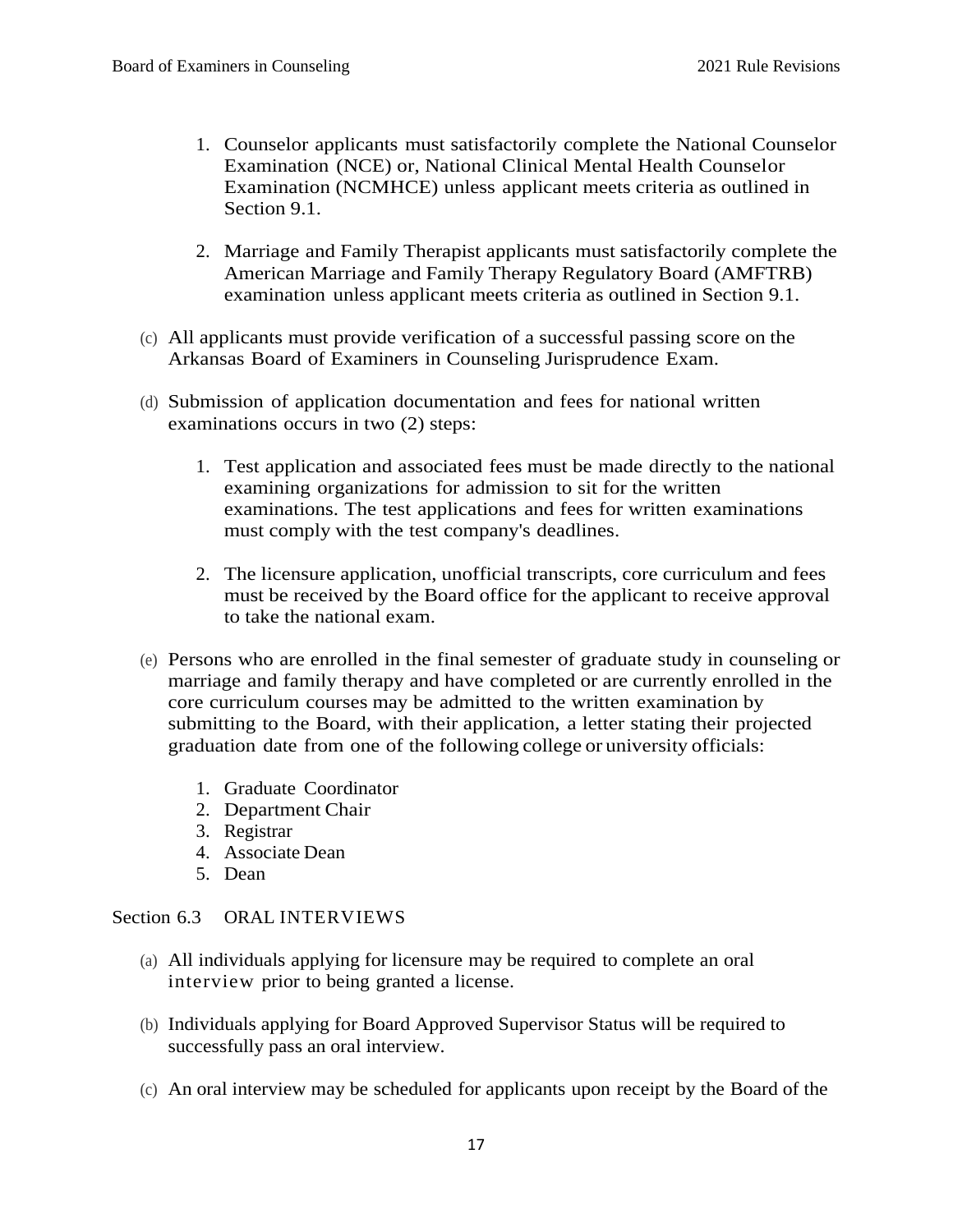following: a passing score on the written examinations, the applicant's final official transcripts reflecting degree conferred, background checks, and all other application requirements.

- (d) The oral interview may include a review of the applicant's Statement of Intent, questions from the Board relative to the profession of counseling/therapy, and questions about credentials submitted with the application.
- (e) If there are unresolved questions, the Board may require an oral interview of any applicant.

# Section 6.4 UNRESOLVED QUESTIONS

Should the Board have unresolved questions of competence it may require any one or all of the following:

- (a) Additional academic work;
- (b) Additional supervised experience;
- (c) Additional training;
- (d) Additional references or recommendations;
- (e) Clarification of Statement of Intent;
- (f) Oral Interview;
- (g) Training documentation;
- (h) Other evidence deemed necessary to satisfy the Board as to the qualifications and/or fitness and competence of the applicant to practice as a counselor or marriage and family therapist.

#### VII. LICENSERENEWAL

#### Section 7.1 RENEWAL AND FEES

- (a) All licenses expire biennially on May 31 of the renewal year.
- (b) The biennial license renewal fee is due and payable by May 31 of the renewal year.
- (c) Failure to pay the biennial fee within the time stated shall automatically suspend the right of any licensee to practice while delinquent. Ark. Code Ann. §17-27-307(2) (A). Such lapsed license may be renewed within a period of twelve (12) months, from the expiration date, by payment of all fees and Board requirements.
- (d) A late fee will be assessed on June 1 if the renewal fee is postmarked after midnight, May 31 of the renewal year.
- (e) Failure to renew a license within twelve (12) months from the date of expiration will necessitate applying for the license as a new applicant meeting all requirements in effect as of the date the new application is received in the Board office. In this circumstance,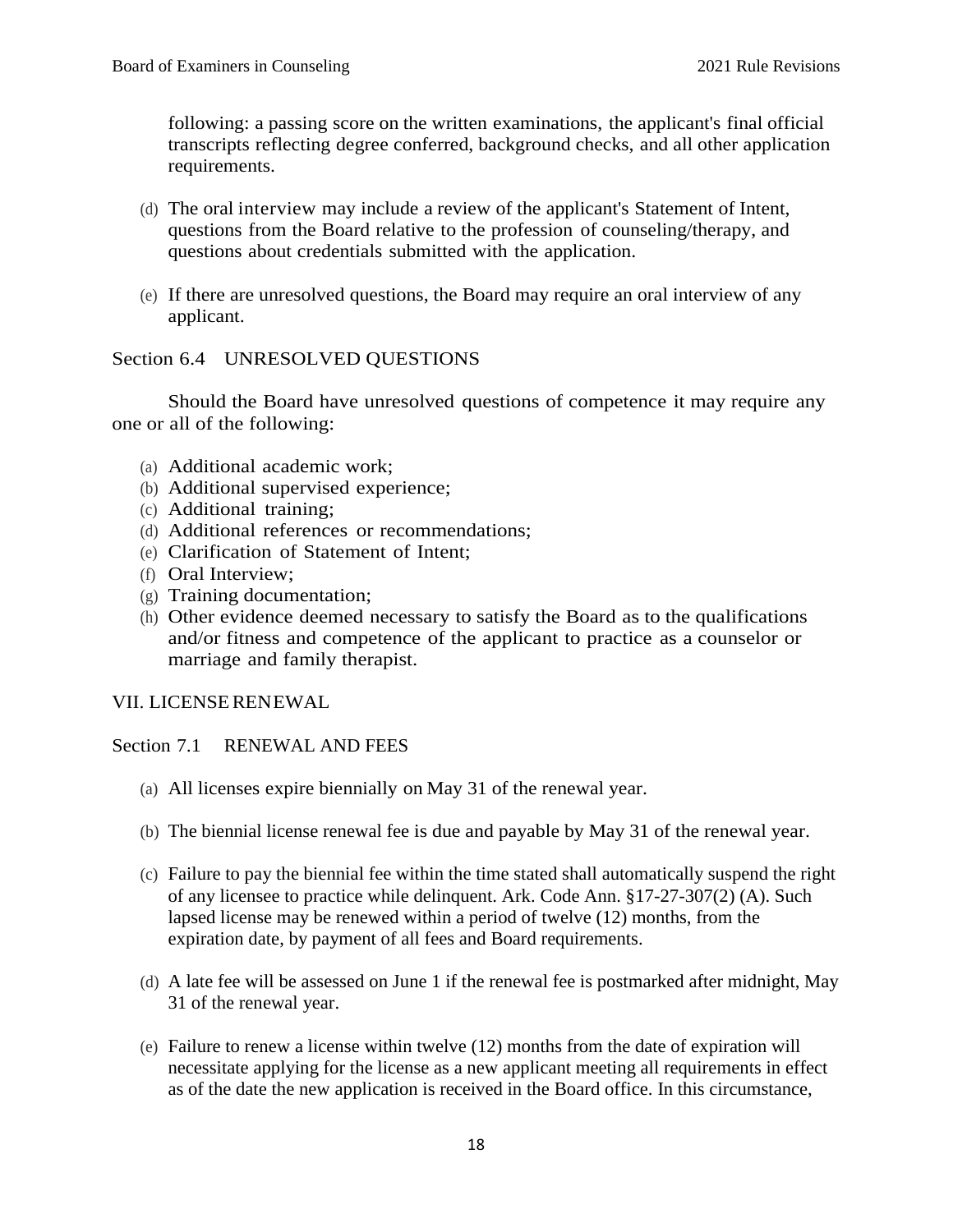prior to the application being processed, the applicant may be required to appear before the Board to explain the failure to meet the renewal deadlines.

# Section 7.2 CONTINUING EDUCATION

- (a) No license will be renewed without evidence of satisfactory completion of a minimum of twenty-four (24) clock hours of continued professional education (CE) and/or training in the twenty-four (24) months prior to renewal. Evidence must also be submitted of a minimum of three (3) clock hours obtained in ethics relevant to the license being renewed. Remaining hours must be counseling in nature and support the licensee's statement of intent.
- (b) LACs,LPCs,LAMFTs, andLMFTs are responsible formaintaining all appropriate documentation of their continuing education hours completed during the previous twenty-four (24) months.
- (c) A percentage of all renewal notices may be audited and each licensee must submit proper documentation of CE credit. One-third of the file numbers each year may be selected for audit.
- (d) Ifthe licensee has not accumulated the required continuing education hours, the licensee may take the NCE, NCMHCE, or the AMFTRB examination and meet the national pass score as a substitute for continuing education clock hours.
- (e) The Board recognizes the following activities/experiences, which demonstrate professional benefit to the licensee, as acceptable CE:
	- 1. Attending workshops provided by a qualified professional from state and/or nationally recognized training programs. Workshops presented by a professional with a NBCC provider number are acceptable.
	- 2. Presenting at workshops provided by a qualified professional from state and/or nationally recognized training programs. Presenters will receive two (2) hours per one (1) hour of the initial presentation.
	- 3. Formal academic coursework related to the development or maintenance of skills related to the practice of counseling. These must be offered by regionally accredited academic institutions. Both undergraduate and graduate course work will be acceptable. 15 hours of CE credit may be counted for every 1 hour of course work.
	- 4. Documentation of teaching a new course or publishing a journal article or book in an area of counseling or marriage and family therapy. 10 hours of CE credit may be counted.
	- 5. Relevant professional service in leadership positions such as officers of the state,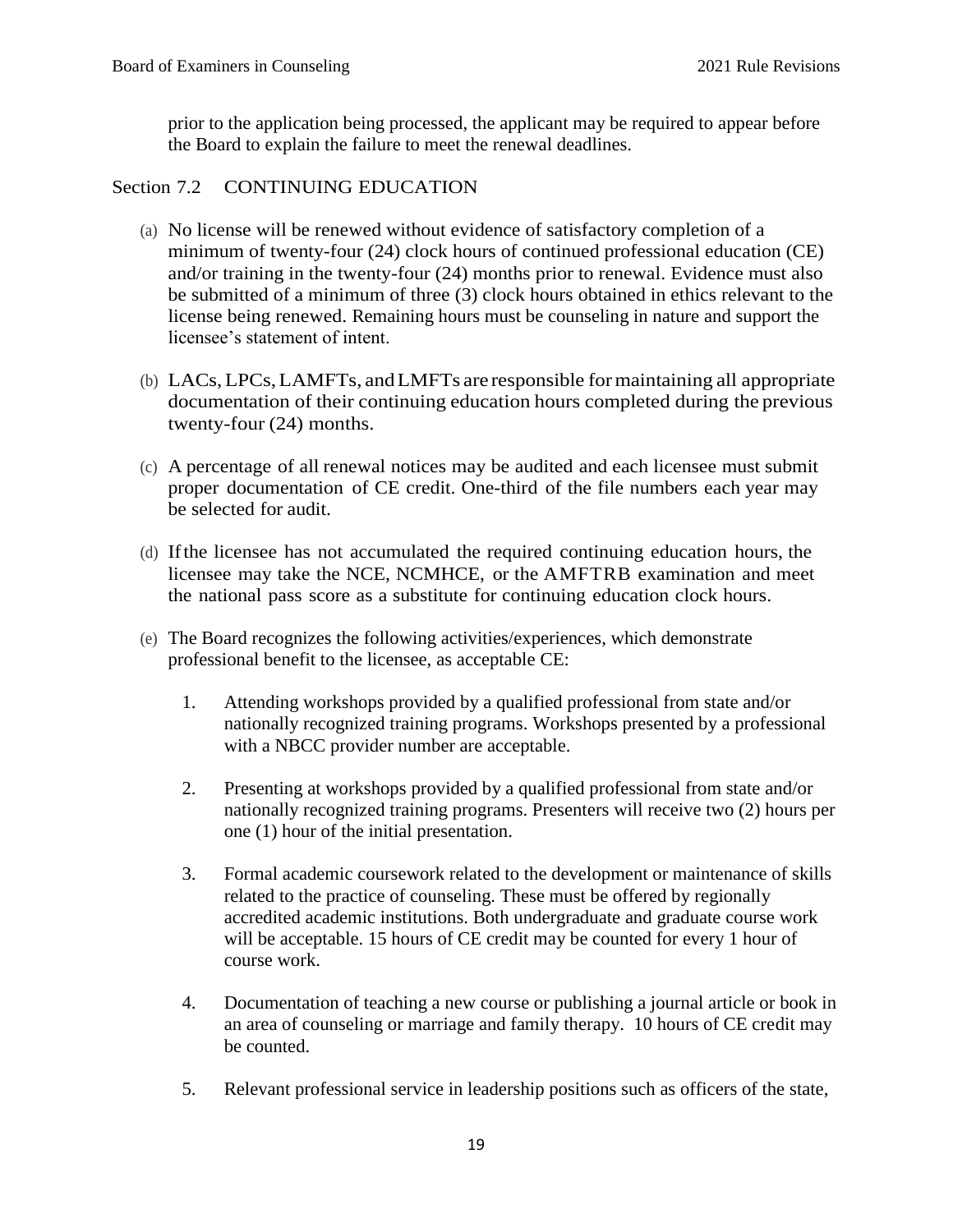regional, or national professional associations or members of the Arkansas Board of Examiners in Counseling. 10 hours of CE credit may be counted.

- 6. Volunteer services provided under the Arkansas Volunteer Health Care Act. 1 hour of CE credit may be counted for every 8 hours of volunteer services.
- (f) For licensees who possess both the LAC/LPC and LAMFT/LMFT, the continuing education requirement will be 24 hours, with 3 hours minimum in Ethics. The remaining 21 hours must indicate a balance between counseling and marriage and family therapy content.
- (g) Six (6) continuing education hours in supervision content are required each renewal period for Board approved supervisors. Three (3) of the six (6) clock hours must be from Board recognized state associations or an Arkansas university associated workshop or program.
- (h) Any licensee with a specialization claimed on the Statement of Intent must have CE hours specific to that specialization.

# Section 7.3 STATEMENT OF INTENT

- (a) The Statement of Intent must be reviewed carefully and at least one theoretical approach to counseling must be checked and some techniques used in conjunction with that approach must be checked.
- (b) Specializations noted on the Statement of Intent must be supported by appropriate training and/or certification.
- (c) The approved Statement of Intent will be in force for the license renewal period unless amended.
- (d) The Statement of Intent may be revised at any time the scope of practice changes. The revised Statement of Intent must be submitted to the Board for approval.

# Section 7.4 RENEWAL NOTICE

Notices of renewal will be sent prior to the renewal due date. All renewal forms are available on the Board's website or may be requested from the Board office. Completion of such documentation by the licensee is mandatory prior to license renewal.

#### Section 7.5 NON-PRACTICING STATUS

A non-practicing status is available for extenuating circumstances, including, but not limited to, whether health related, leaving the field temporarily, retirement or military deployment. The licensee must submit a request for non-practicing status in writing describing circumstances for the request. If approved, the licensee must submit the biannual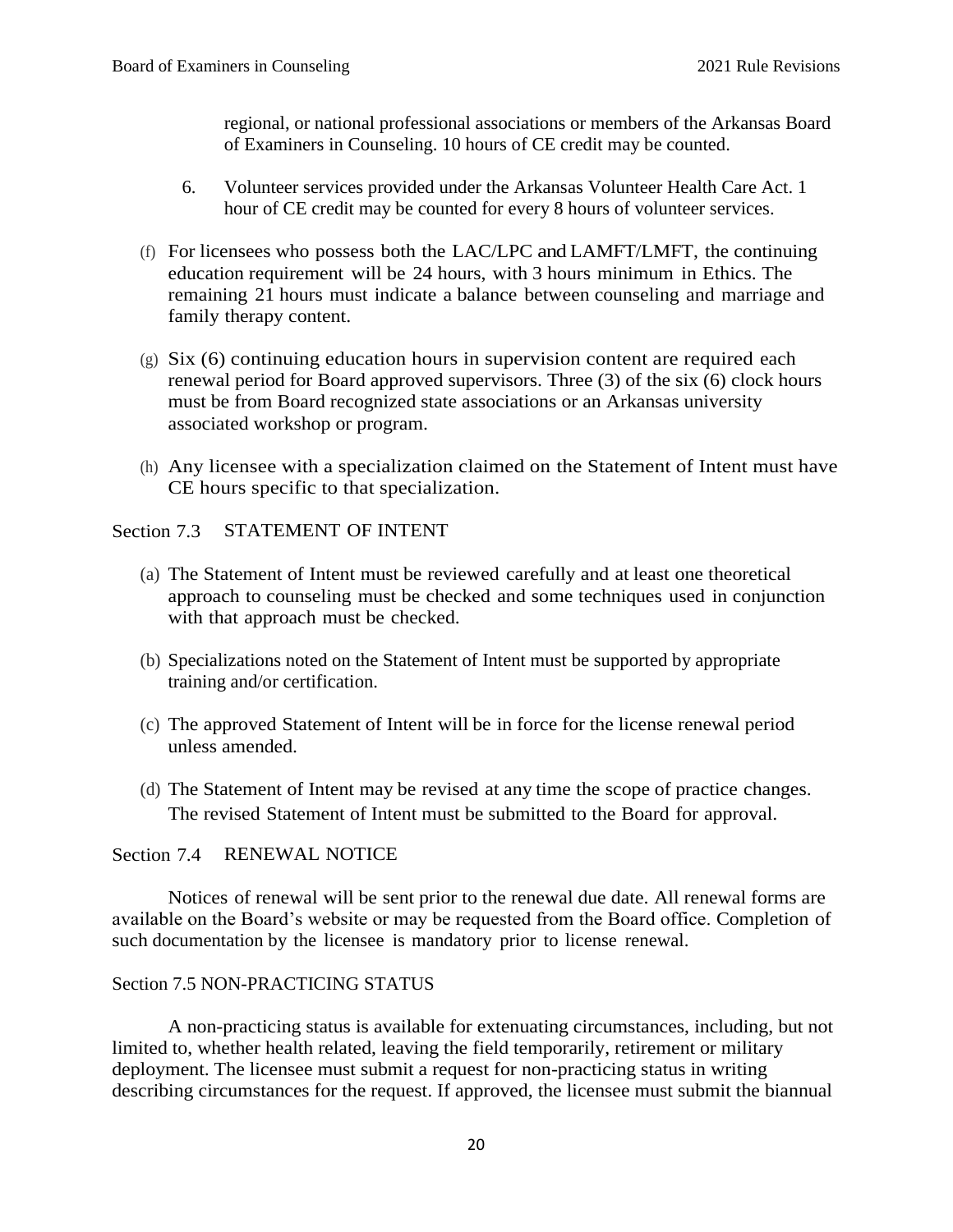non-practicing renewal fee and proof of the required CEs. Licensees must submit an attestation that he/she will not practice counseling or marriage and family therapy while in non-practicing status at the time of renewal.

# Section 7.6 UPDATING CONTACT INFORMATION

All persons holding a license issued by the Board are required to provide and maintain current address and contact information on file with the Board so that the Board can remain in contact and provide notice of complaints and/or hearings. The licensee is required to provide written notice to the Board of any change in business and/or residence within ten (10) working days of the change. Notices of complaints and/or hearings sent by mail will be addressed to the latest address on file with the Board.

# VIII. DISCIPLINE

# Section 8.1 COMPLAINTS

- (a) The Board is authorized to receive complaints against licensees or applicants from any person. The complaint must be in writing and on a complaint form. Complaint forms are available from the Board office or on the Board's website.
- (b) The Board will appoint a subcommittee to review all complaints, consisting of the Director, the Attorney General representative, and one current Board member.
- (c) The Board may, on its own motion or recommendation by the subcommittee, initiate its own complaint and conduct an investigation of a suspected violation if reasonable cause exists to believe a violation has occurred.
- (d) The subcommittee may enlist the assistance of an investigator should additional information be necessary.
- (e) Upon completion of the complaint review the subcommittee will make a recommendation to the Board and one of the following actions may be taken by the Board as a result:
	- 1. Dismiss the complaint with no further action;
	- 2. Send a letter of caution to the licensee;
	- 3. Process a Consent Order and Resolution Agreement with the licensee that specifies conditions to be met and maintained; or
	- 4. Hold an Administrative Hearing to determine whether disciplinary action should be taken.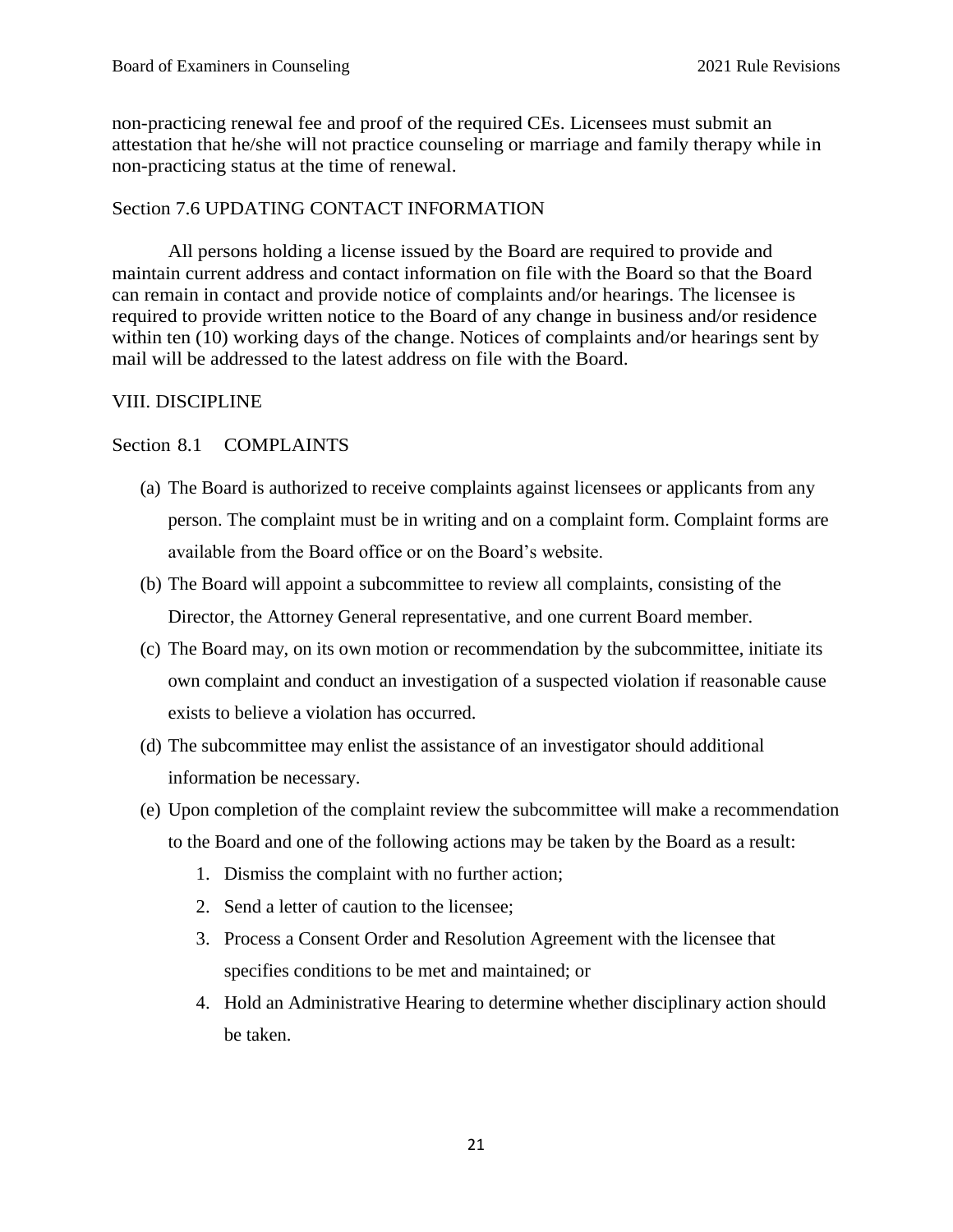#### Section 8.2 HEARINGS

- (a) Hearings to revoke or suspend a license or to impose other disciplinary sanctions are considered to be adjudicative hearings. The Board acts in a quasi-judicial capacity when it conducts an adjudicative hearing.
- (b) All adjudicative hearings before the Board are held under the Arkansas Administrative Procedure Act (APA), Ark. Code Ann. §25-15-201 *et seq.*

SECTION 8.3 SUSPENSION, REVOCATION, DENIAL OF LICENSE ISSUE, DENIAL OF RENEWAL, & DENIAL OF APPLICATION FOR PROCESSING

- (a) In accordance with the Arkansas Code Annotated §17-27-309 and §25-15-201 et seq (APA), the Board will suspend, revoke, or deny any license or impose other appropriate restrictions or additional sanctions for any person that:
	- 1. Has been found guilty of violating any ethical or professional standard under which the license holder practices; has failed to comply with mandated reporting as per state laws.
	- 2. Has not paid biennial renewal fee within the time stated.
	- 3. Has not satisfied the Board, by May 31 of the renewal year, with evidence of the completion of relevant professional or continued education experience.
	- 4. Has been found to be incompetent, has misused the license, or has been negligent in the rendering of counseling services.
	- 5. Has pleaded guilty, or nolo contendere to or been found guilty of any offense listed under Ark. Code Ann. §17-3-102.
	- 6. Has failed to follow any special directions of the Board.
	- 7. Has had one's professional license/certificate revoked, suspended, or is under investigation by any other Arkansas Board or certifying/licensing agency or by any state Board or certifying/licensing agency.
	- 8. Has failed to meet requirements of the Criminal Background Check. (Ark. Code Ann. § 17-27-313).
	- 9. Has been placed upon a registry of this state or another in regards to public safety, including without limitation, a child maltreatment registry, an adult maltreatment registry, or a sex offender registry.
- (b) ALTERNATIVE SANCTIONS In addition, the Board may, after a hearing, impose upon a licensee alternative sanctions provided by Ark. Code Ann. § 25-15-217 which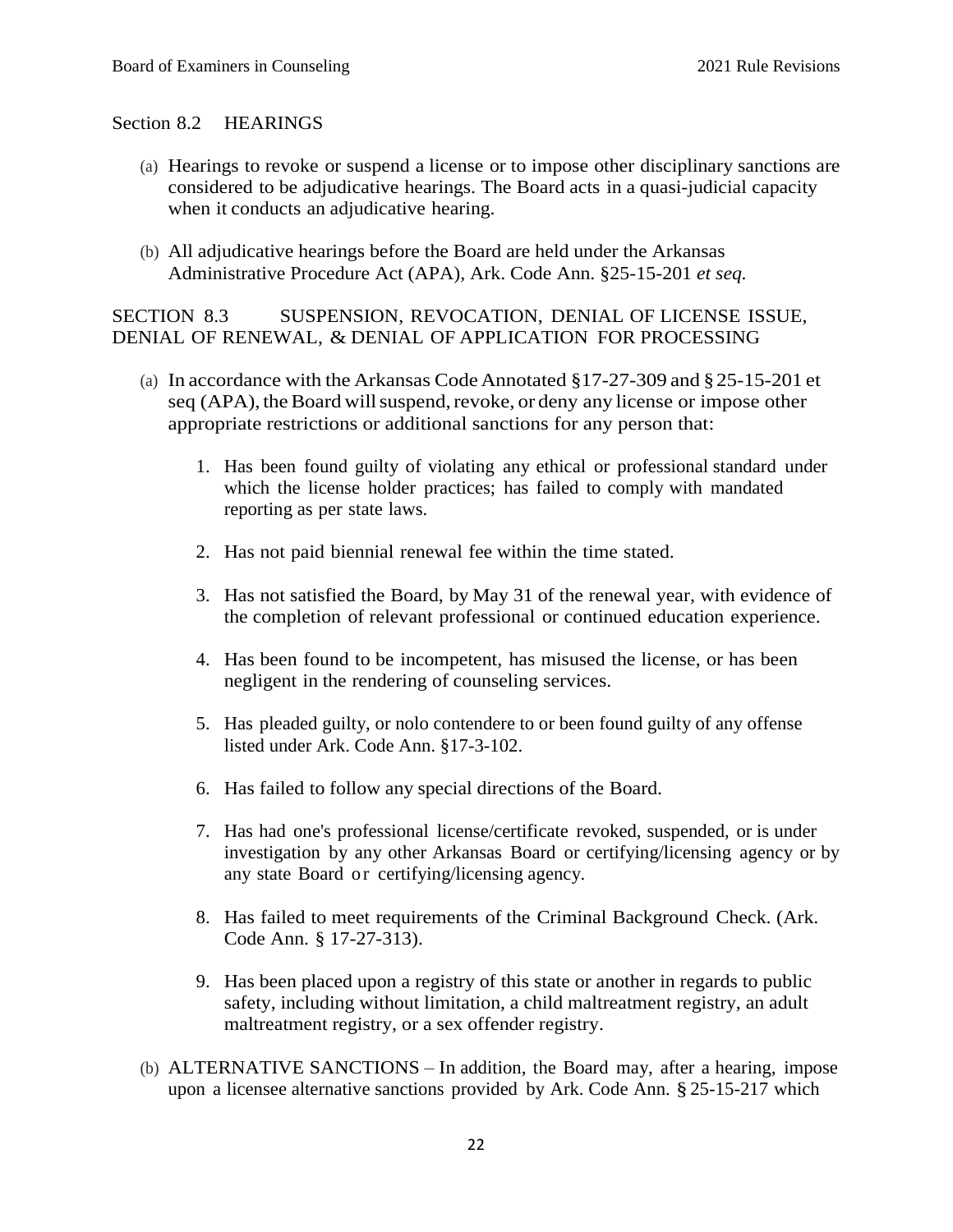include a civil penalty not to exceed \$500.00 per violation.

(c) If the Board finds that it has erred in the granting of a license, the Board will give written notice by certified or signature confirmation mail of intent to annul the license. The notice will allow the applicant the opportunity to meet the requirements of licensure within 30 days.

## (d) DENIAL OF LICENSE

- 1. If a preliminary determination is made that the application should be denied, the Board will inform the applicant of the opportunity for a hearing on the application.
- 2. The grounds or basis for the proposed denial of a license will be set forth in writing by the Board. Any hearing on the denial of a license will be conducted in accordance with the Arkansas Administrative Procedure Act and unless otherwise provided by law, the applicant has the burden of establishing entitlement to the license.

# (e) SUSPENSION, REVOCATION, ANNULMENT OR WITHDRAWAL

- 1. Prior to the entry of a final order to suspend, revoke, annul or withdraw a license, or to impose other sanctions upon a licensee, the Board will serve the licensee a notice of hearing in the manner set out in Arkansas Code Annotated § 25-15-208.
- 2. The Board has the burden of proving the alleged facts and violations of law stated in the notice.

#### (f) EMERGENCY ACTION

- 1. If the Board finds that the public health, safety, or welfare imperatively requires emergency action and incorporates that finding in its order, the Board can summarily suspend, limit, or restrict a license.
- 2. Emergency Order: An emergency adjudicative order must contain findings that the public health, safety, and welfare imperatively require emergency action to be taken by the Board. The written order must include notification of the Written Notice. The written emergency adjudicative order will be immediately delivered to persons who are required to comply with the order. One or more of the following procedures will be used:

a.Personal Delivery;

b.Certified mail, return receipt requested, to the last address on file with the agency;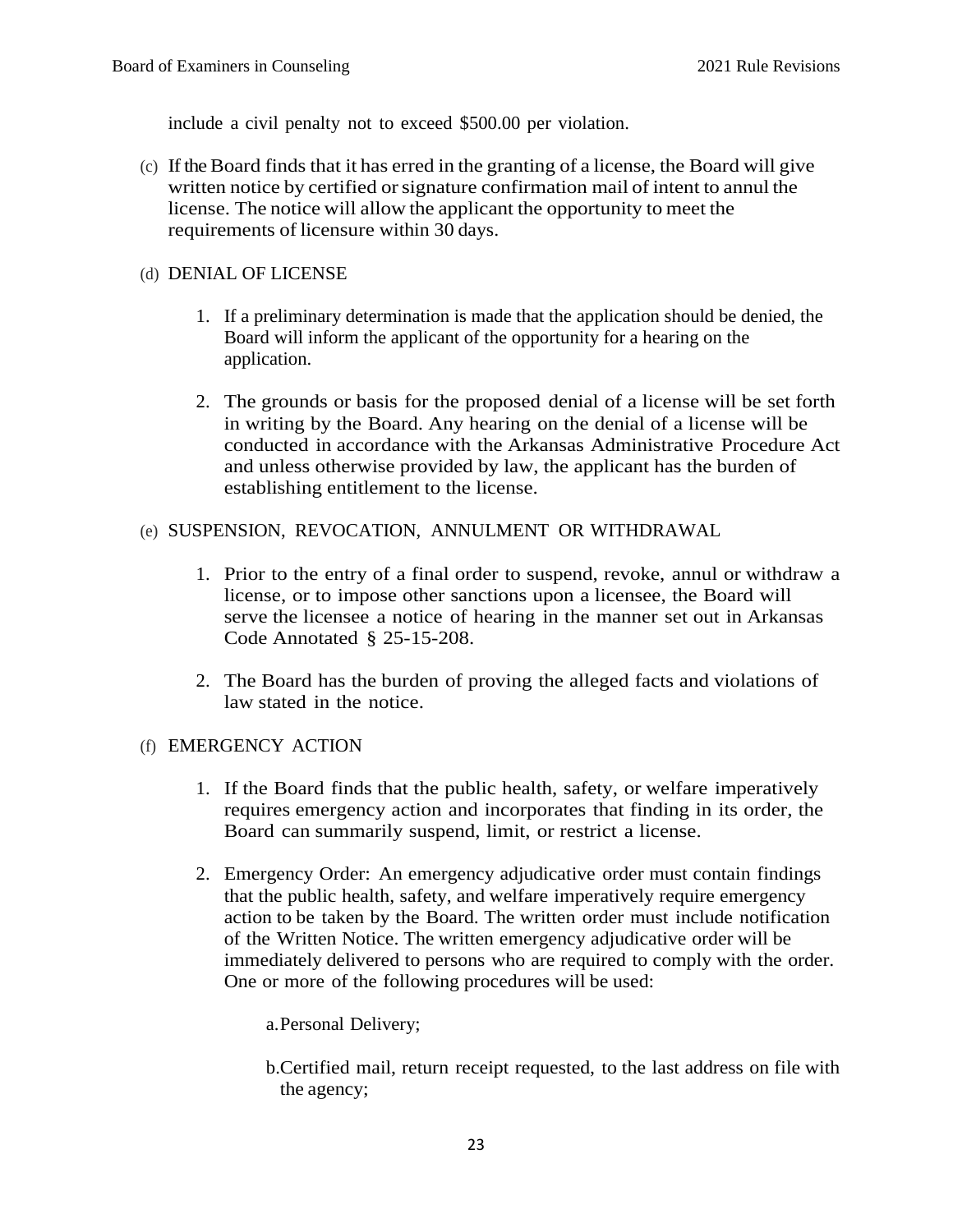c.First class mail to the last address on file with the agency;

- d.Fax notice may be used as the sole method of delivery if the person required to comply with the order has filed a written request that the Board orders be sent by fax and has provided a fax number for that purpose;
- e.Oral notice. Unless the written emergency order is served by personal delivery on the same day that the order issues, the Board shall make reasonable immediate efforts to contact by telephone the persons who are required to comply with the order.
- f. The Board will promptly initiate an adjudicative hearing after the emergency action taken pursuant to Rule 8.3 (f).

# (g) VOLUNTARY SURRENDER OF LICENSE

The licensee, in lieu of formal disciplinary proceedings, may offer to surrender his or her license, subject to the Board's determination to accept the proffered surrender, rather than conducting a formal disciplinary proceeding.

# (h) DUTY OF A SANCTIONED PROFESSIONAL

In every case in which a professional's license is revoked, suspended or surrendered, the licensee must:

- 1. Return his or her license and any license pocket cards to the agency's office;
- 2. Notify all of his or her clients in writing that his or her license has been revoked, suspended, or surrendered;
- 3. Notify all clients to make arrangements for other professional services, calling attention to any urgency in seeking the substitution of another licensed professional;
- 4. Deliver to all clients any papers or property to which they are entitled, or notify the client of a suitable time and place where the papers and other property may be obtained, calling attention to any urgency for obtaining the papers or other property;
- 5. Refund any part of the fees paid in advance that have not been earned;
- 6. Keep and maintain a record of the steps necessary to accomplish the foregoing;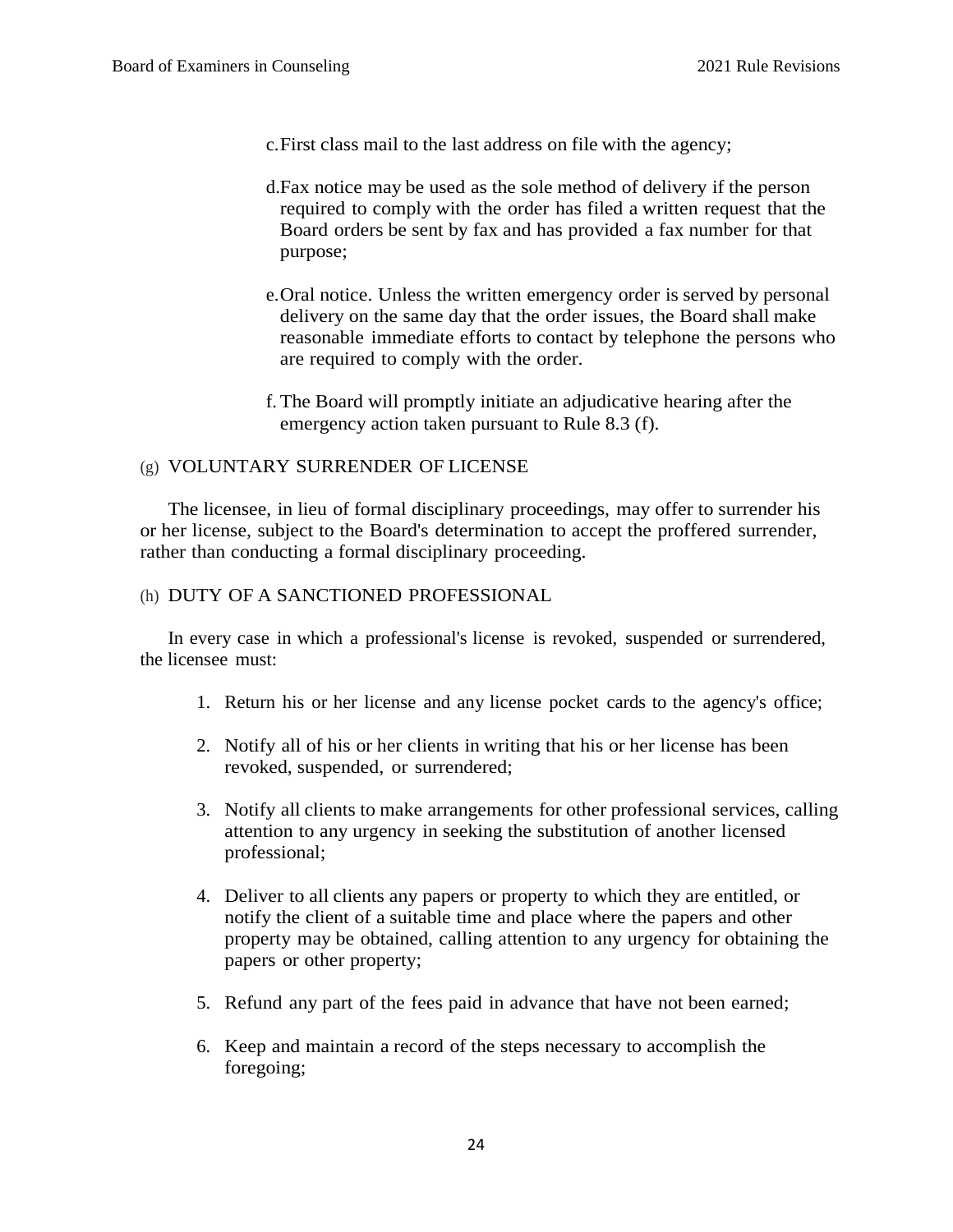- 7. File with the Board a list of all other state, federal, and administrative jurisdictions by which he or she is licensed. Upon such filing, the agency will notify those entitled of the revocation, suspension, or surrender; and
- 8. Within thirty (30) days of revocation, suspension, or surrender of the license, file an affidavit with the Board that he or she has fully complied with the provisions of the order and completely performed the foregoing or provide a full explanation of the reasons for his or her non-compliance. Such affidavit shall also set forth the address where communications may thereafter be directed to the respondent.

# (i) REINSTATEMENT AFTER SUSPENSION

- 1. An order suspending a license may provide that a person desiring reinstatement may file with the Board a verified petition requesting reinstatement.
- 2. The petition for reinstatement must set out the following:
	- a.That the individual has fully and promptly complied with the requirements of Section 8.3(j) of these rules pertaining to the duty of a sanctioned professional;
	- b.That the individual has refrained from practicing in this profession during the period of suspension;
	- c.That the individual's license fee is current or has been tendered to the agency;
	- d.That the individual has fully complied with any requirements imposed as conditions for reinstatement.
	- e.Any knowing misstatement of fact may constitute grounds for denial or revocation of reinstatement.
- 3. Failure to comply with the provisions of Section 8.3 (j) 7 & (j) 8 of the Rule precludes consideration for reinstatement.
- 4. No individual will be reinstated unless the Board of Examiners in Counseling approves reinstatement by majority vote.

#### (j) RE-LICENSURE FOR REVOKED OR SURRENDERED LICENSE

1. No individual who has had his or her license revoked or who has surrendered his or her license will be licensed, except on petition made to the Board. The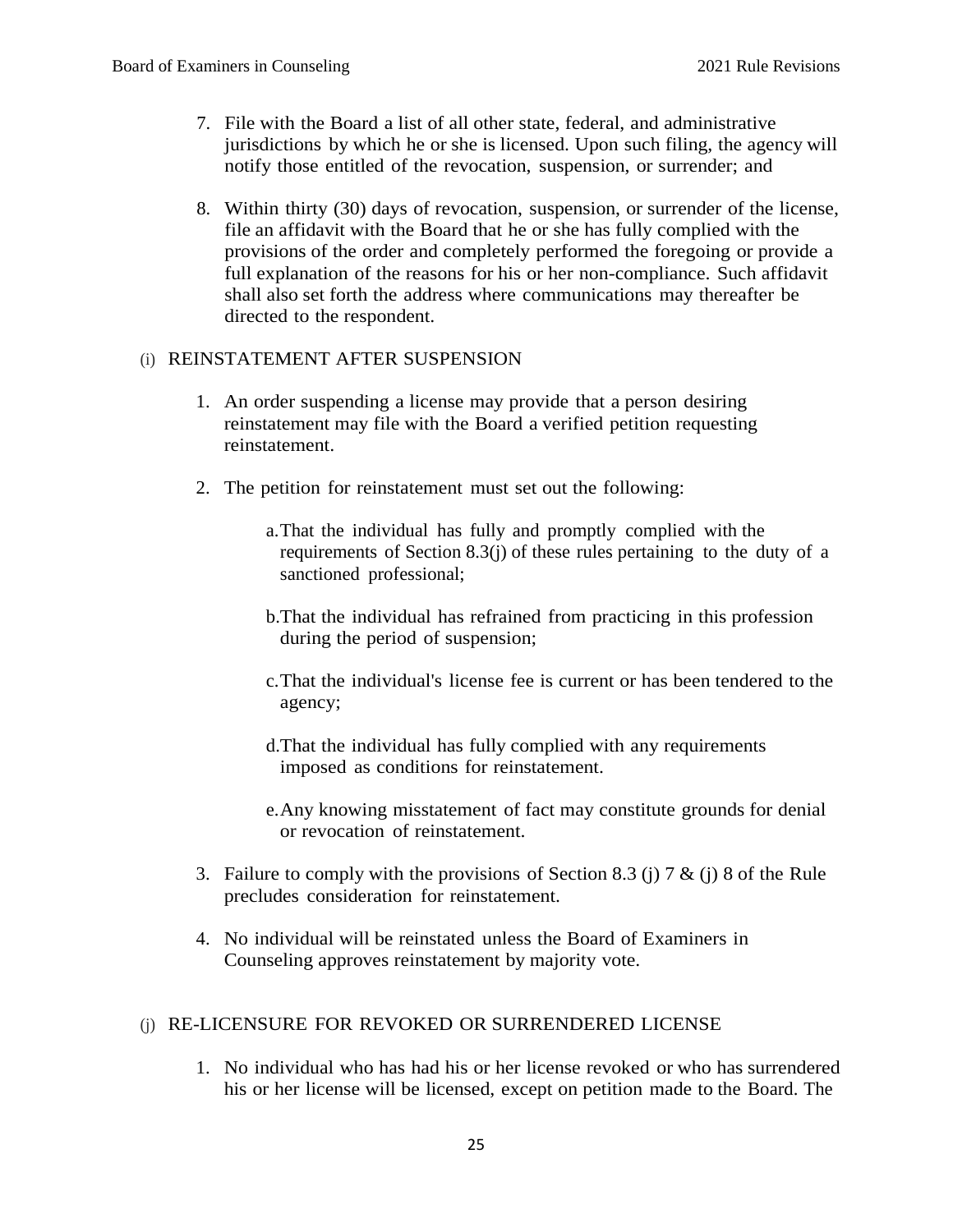application for re-licensure is not allowed until at least five years after the revocation or surrender of license took effect.

- 2. The applicant bears the burden of proof that he or she is rehabilitated following the revocation or surrender of the license before the application for re-licensure isreceived.
- 3. The Board may impose any appropriate conditions or limitations on a license to protect the public health, safety, and welfare.
- 4. The Board may require that the person seeking re-licensure take licensing examination.
- 5. The Board may require that the person seeking re-licensure have supervision for a specified time and ratio.
- 6. When applying for re-licensure after revocation or surrender of his or her license, the licensee must prove that he or she can engage in the conduct authorized by the license without undue risk to the public health, safety, and welfare, and that he or she is otherwise qualified for the license pursuant to Arkansas Code Annotated § 17-27-101 et seq and Rules in effect the date the application for re-licensure is received.

# Section 8.4 UNAUTHORIZED COUNSELING

- (a) When the Board is made aware of a violation, or possible violation, of Ark. Code Ann. § 17-27-101 et seq., a certified or registered letter with return receipt, showing delivery to addressee only, shall be mailed to the last known address of the person in question requesting that the person cease and desist the practice of counseling without a license. The letter will direct attention to pertinent aspects of the law and the rules governing practice of counselors and marriage and family therapists.
- (b) Ifthe cease and desist letter does not induce the person to refrain from practicing, holding himself/herself out to practice, and/or the use of title or activities, in violation, the information shall be forwarded to the appropriate law enforcement authorities.

# IX. LICENSING UNDER SPECIAL CONDITIONS

#### Section 9.1 LICENSURE BY ENDORSEMENT

Applicants from other states or Arkansas agencies must apply and complete the formal application process prior to license issue. The following rules apply to the process:

(a) An applicant who has been licensed as a counselor or mental health professional in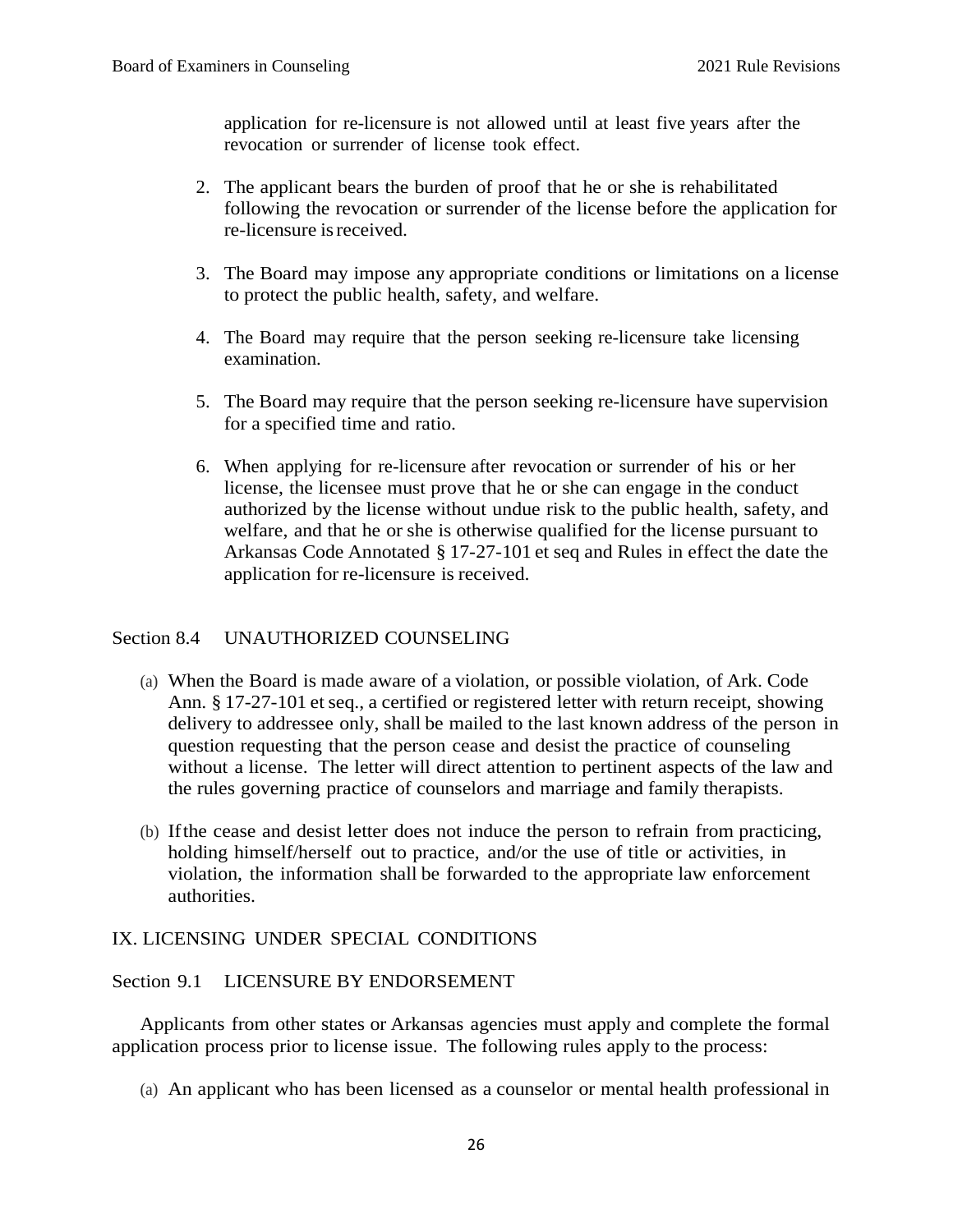other state/states must submit a License Verification Form (LVF) from each state or agency.

- (b) Applicants who have continually maintained full licensure status as an LPC, LMFT or the equivalency for a minimum of three years (36 months) may be eligible for licensure endorsement by the Board. In addition to providing the application documentation described in Section 5 and 6 (i.e. Statement of Intent, Transcript, References, and examination scores), the applicant must provide verification that the license issued by another board is currently in good standing. Any history of disciplinary action, sanctions or license denial will be reviewed by the board.
- (c) Applicants who have continually maintained full licensure status as an LPC, LMFT or the equivalency for less than three years (36 months) may be eligible for licensure endorsement by the Board. A temporary license may be granted while an applicant completes the minimal educational requirements. In addition to meeting applicable requirements in Section 5 and 6, the applicant must provide verification that the license issued by another board is currently in good standing. Any history of disciplinary action, sanctions or license denial will be reviewed by the board. The applicant will need to document the total number of client contact hours (CCH) under supervision and the total number of supervision hours maintained. The Board will review the documented hours to determine the number of CCH and supervision hours required to meet licensure at the associate or full licensure status.
- (d) Applicants who have an associate, provisional, or an intern license from another state may be eligible for licensure by endorsement by the Board. A temporary license may be granted while completing the minimal educational requirements. In addition to meeting applicable requirements in Sections 5 and 6, the applicant must provide verification that the license issued by another Board is in good standing. Any history of disciplinary action, sanctions or license denial will be reviewed by the board. The applicant will need to document the total number of Client Contact Hours (CCH) under supervision and the total number of supervision hours maintained. The Board will review the documented hours to determine the number of CCH and supervision hours required to meet licensure at the associate or full licensure status.
- (e) Waiver of the NCE, NCMHCE, or the AMFTRB may be granted when the Board has determined that another examination is equivalent, or applicant meets licensure by endorsement rules.

#### Section 9.2 CONSULTING

- (a) Non-resident persons who are licensed by Counseling or Marriage and Family Therapy regulatory boards in other states or countries may provide consulting or research services within Arkansas for not more than thirty (30) days (discontinuous or continuous) per calendar year.
- (b) Consultant is defined as a licensed LPC/LMFT who has practiced as a professional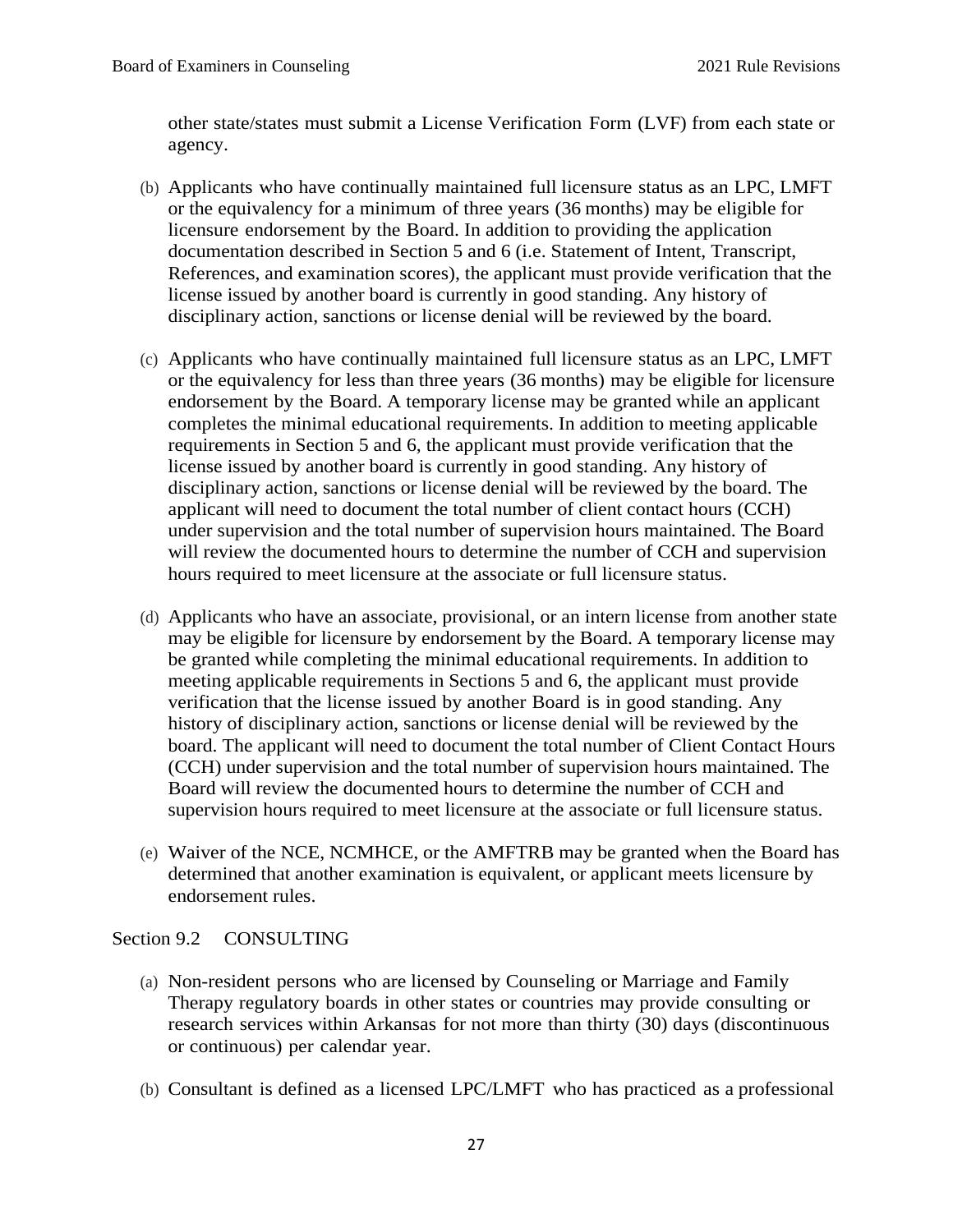for a minimum of three (3) years in another state and contracts with an Arkansas agency or institution for research, workshops, training, or for providing advice and guidance on professional issues.

- (c) Consultant activities and services must be short-term and contractual and must be sponsored and supervised by a licensed Arkansas LPC or LMFT. The Board must be notified in writing and approval obtained prior to any services being rendered.
- (d) Prospective employees, moving to Arkansas from another state, who are applying for an Arkansas license are not to be considered consultants and are not exempt from licensure.
- (e) Licensed Counselors or Marriage and Family Therapists who consult with other licensed professionals and/or develop relationships with Colleagues, employers and employees must follow the ACA and/or the AAMFT Code of Ethics sections related to professional relationships and consultation.

# Section 9.3 OTHER PROFESSIONALS AND AGENCIES

- (a) Neither the National Counselor Examination nor the Association of Marital and Family Therapy Regulatory Board Examination will be waived for licensed Psychologists who apply for a license from the Board.
- (b) Licensed Psychological Examiners (LPEs) who apply for a LAC and/or LAMFT must minimally complete 1000CCH of direct client contact as outlined in Section 4.1. The maximum of two thousand (2000) CCH of supervised professional experience may be submitted for approval by the Board if the applicant documents supervised experience consistent with his/her Statement of Intent by submitting:
	- 1. Documentation from the Arkansas Board of Examiners in Psychology (ABEP); and
	- 2. Statement from the ABEP or LPE supervisor verifying the ratio of supervision to CCH and that the scope of the practice supervised was not related to assessment, appraisal, or testing as part of their practice.

#### Section 9.4 LICENSURE FOR UNIFORMED SERVICE MEMBERS, VETERANS, AND THEIR SPOUSES

- (a) As used in this subsection:
	- 1. "automatic licensure" means the granting of occupational licensure without an individual's having met occupational licensure requirements provided under Title 17 of the Arkansas Code or by these Rules.
	- 2. "uniformed service veteran" means former member of the United States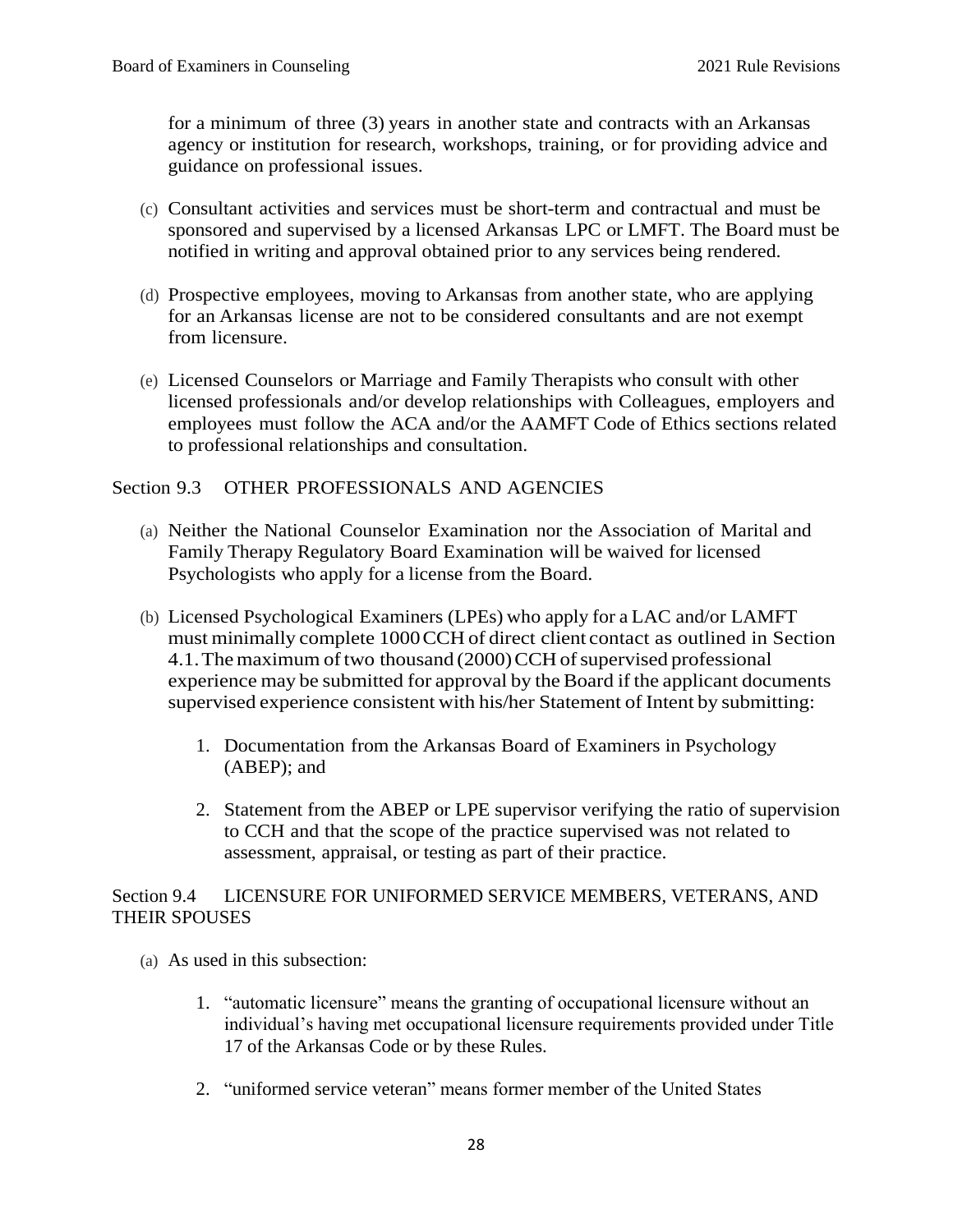Uniformed Services discharged under circumstances other than dishonorable.

- (b) The Board shall grant automatic licensure to an individual who is the holder in good standing of a license with a similar scope of practice issued by another state, territory, or district of the U.S. and is:
	- 1. A uniformed service member stationed in the State of Arkansas;
	- 2. A uniformed service veteran who resides in or establishes residency in the State of Arkansas; or
	- 3. The spouse of:
		- i. A person under Section 9.4(b) 1 or 2;
		- ii. A uniformed service member who is assigned a tour of duty that excludes the uniformed service member's spouse from accompanying the uniformed service member and the spouse relocates to this state; or
		- iii. A uniformed service member who is killed or succumbs to his or her injuries or illness in the line of duty if the spouse establishes residency in the state.
- (c) The Board shall grant automatic licensure upon receipt of all of the following:
	- 1. Payment of the initial application and licensure fee;
	- 2. Evidence that the individual holds a license with a similar scope of practice in another state; and
	- 3. Evidence that the applicant is a qualified applicant under Section 9.4(b).
- (d) The expiration date of a license for a deployed uniform service member or spouse will be extended for one hundred and eighty (180) days following the date of the uniformed service member's return from deployment.
- (e) A full exemption from continuing education requirements will be allowed for a deployed uniform service member or spouse until one hundred and eighty (180) days following the date of the uniformed service member's return from deployment.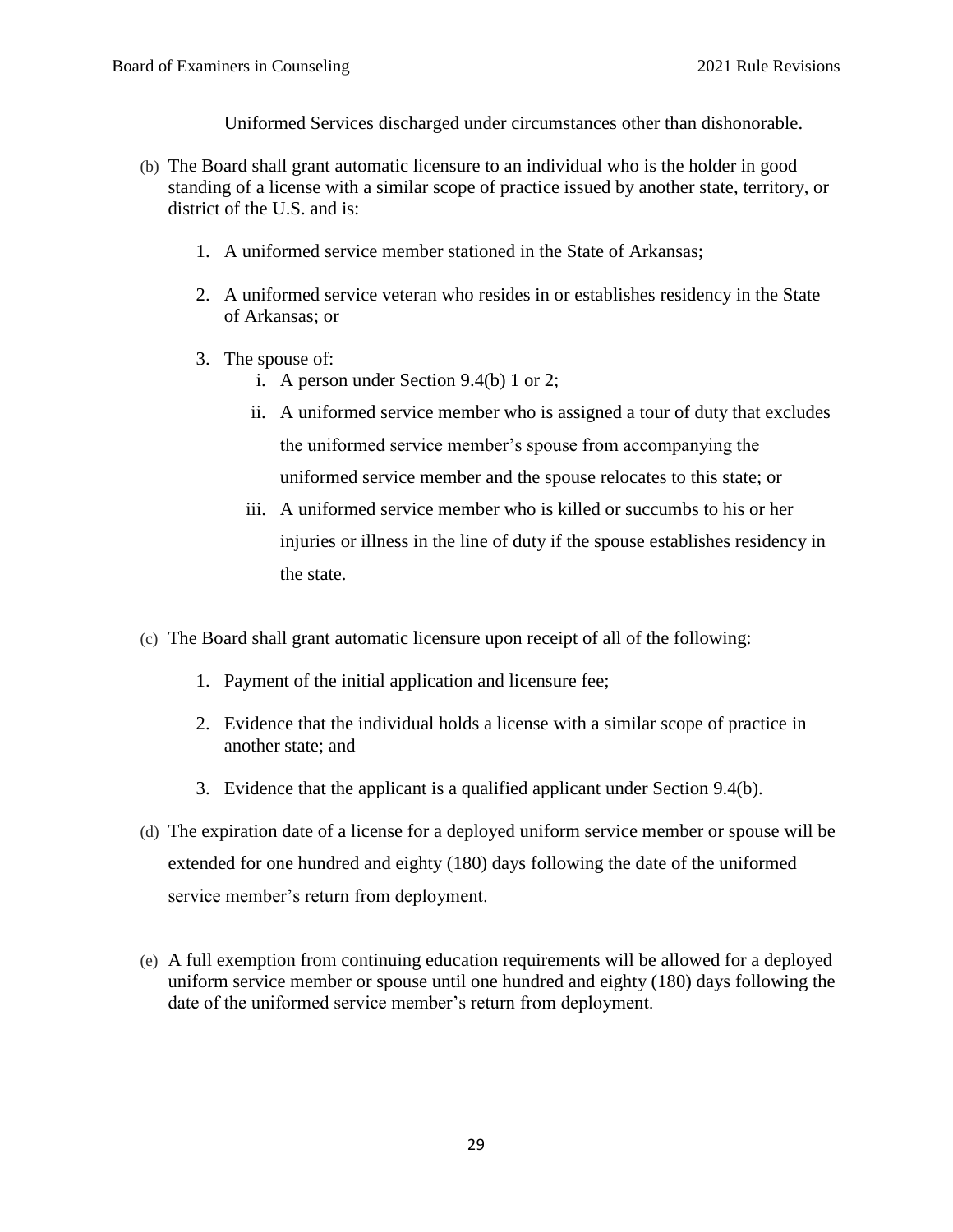### X. PROFESSIONAL ETHICS

- (a) Except where in conflict with Arkansas law, the Board adopts the most current ACA Code of Ethics for all persons holding a LAC or LPC license.
- (b) Except where in conflict with Arkansas law, the Board adopts the most current AAMFT Code of Ethics for all persons holding a LAMFT or LMFT license.
- (c) Licensees are responsible for adhering to the standards within the Arkansas Medical Ethics and Diversity Act (Ark. Code Ann. §17-80-501 et seq).
- (d) Licensees holding multiple licenses must adhere to the codes of ethics of all professional certificates/licenses held and to the more stringent of the codes of ethics where there may be any appearance of conflict between codes.

# XI.CLIENT COMMUNICATIONS AND MEDICAL RECORDS

The client of persons licensed by this Board has a privilege to refuse to disclose and to prevent any other person from disclosing his/her medical records or confidential communications made for the purpose of diagnosis or treatment of his/her physical, mental or emotional condition, including alcohol or drug addiction, among himself/herself, the licensee, and persons who are participating in the diagnosis or treatment under the direction of the licensee, including members of the client's family. See Rules 501, 502 and 503, Arkansas Rules of Evidence. The licensee is presumed to have authority to claim the privilege on behalf of the patient. The privilege is subject to the exceptions listed in Rule 503(d). The following communications are not protected by the privilege:

- (a) Communications relevant to an issue in proceedings to hospitalize the client are not privileged.
- (b) Communications made in the course of a court ordered examination of the client are not privileged unless the court orders otherwise.
- (c) Medical records or communications relevant to an issue of the physical, mental, or emotional condition of the patient in any proceeding in which he or she relies upon the condition as an element of his or her claim or defense, or, after the patient's death, in any proceeding in which any party relies upon the condition as an element of his or her claim or defense.
- (d) The licensee may be required to furnish medical records, and communications in the context of formal discovery procedures.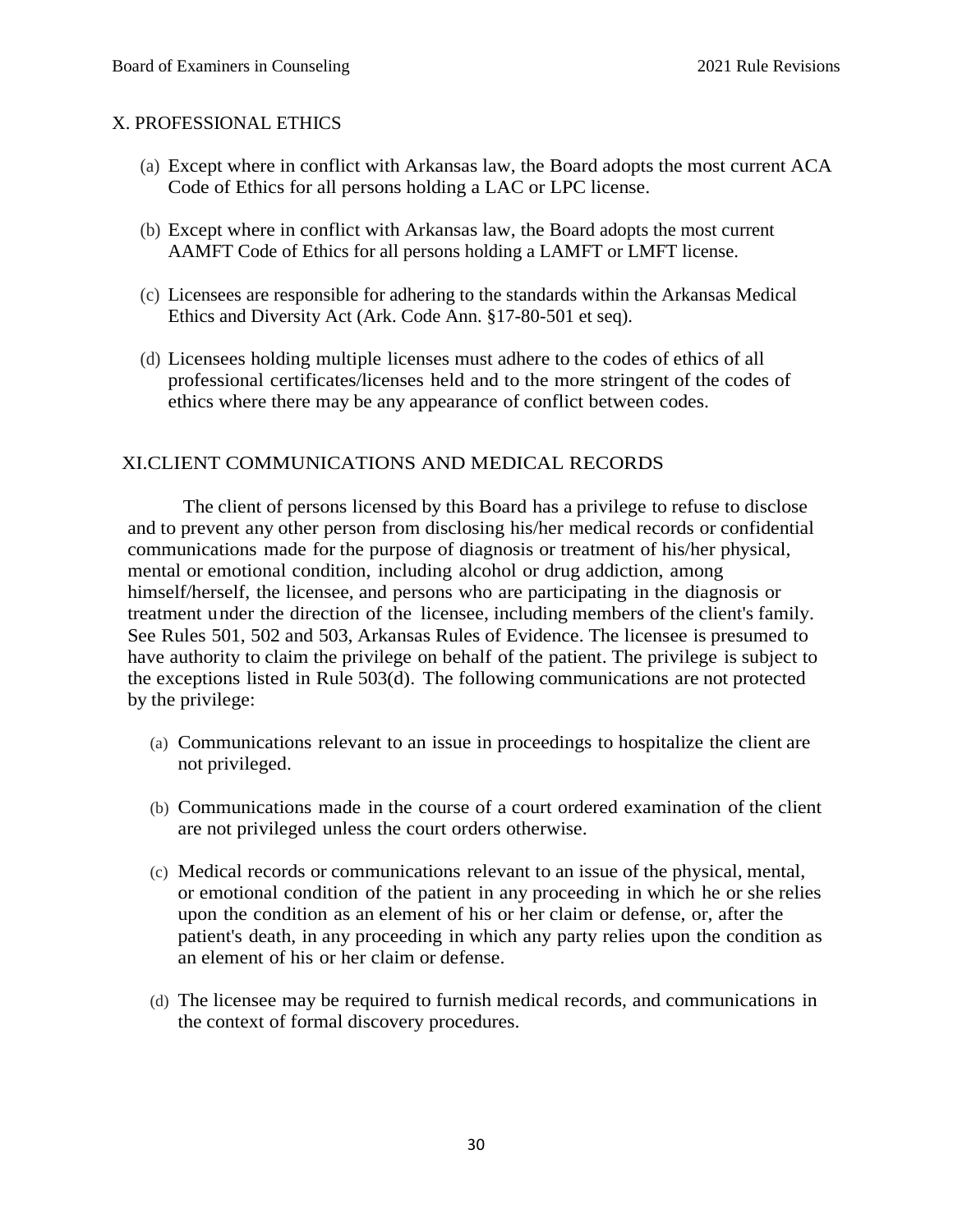# XII. THE PRACTICE OF TELEMEDICINE

#### Section 12.1 DEFINTIONS

- (a) "Distant site" means the location of the healthcare professional delivering services through telemedicine at the time the services are provided. Ark. Code Ann. §17-80- 402(1).
- (b) "Originating site" means a site at which a patient is located at the time healthcare services are provided to him or her by means of telemedicine, including the home of a patient. Ark. Code Ann. §17-80-402(3).
- (c) "Remote patient monitoring" means the use of synchronous or asynchronous electronic information and communication technology to collect personal health information and medical data from a patient at an originating site that is transmitted to a healthcare professional at a distant site for use in the treatment and management of medical conditions that require frequent monitoring. Ark. Code Ann. §17-80-402(5).
- (d) "Store-and-forward technology" means the asynchronous transmission of a patient's medical information from a healthcare professional at an originating site to a healthcare professional at a distant site. Ark. Code Ann. § 17-80-402(6).
- (e) "Telemedicine" means the use of electronic information and communication technology to deliver healthcare services, including without limitation the assessment, diagnosis, consultation, treatment, education, care management, and self-management of a patient. Telemedicine includes store-and-forward technology and remote patient monitoring. Ark. Code Ann. § 17-80-402(7).

# Section 12.2 ESTABLISHING A LICENSED COUNSELOR OR MARRIAGE FAMILY THERAPIST/CLIENT RELATIONSHIP

A licensed counselor or marriage and family therapists/client relationship must be established in accordance with Ark. Code Ann. §§ 17-80-402 & 403 and Section 12.3 & 12.4 before the delivery of services via telemedicine. A client's completing a psychosocial history online and forwarding it to a licensed counselor or marriage and family therapist is not sufficient to establish the relationship, nor does it qualify as store-and-forward technology. A licensed counselor or marriage and family therapist exhibits gross negligence if he or she provides and/or recommends any form of treatment via telemedicine without first establishing a proper licensed counselor or marriage and family therapist/client relationship.

# Section 12.3 MINIMUM REQUIREMENTS FOR LICENSED COUNSELOR OR MARRIAGE AND FAMILY THERAPIST/CLIENT RELATIONSHIP

For purposes of this regulation, a proper licensed counselor or marriage and family therapist/client relationship, at a minimum requires that: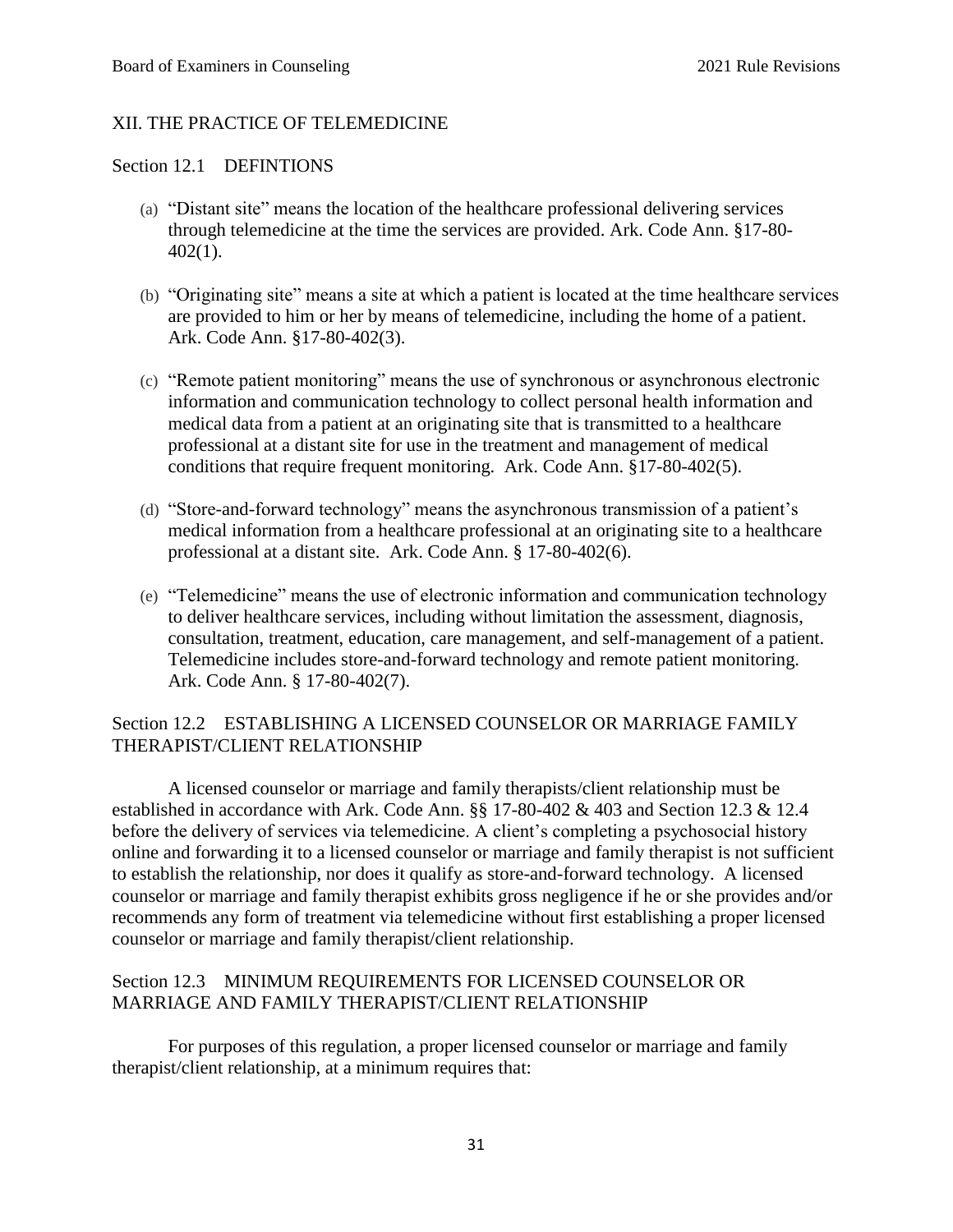- (a) The licensed counselor or marriage and family therapists performs an "in person" psychosocial assessment of the client adequate to establish a diagnosis and develop a treatment plan, OR
- (b) The licensed counselor or marriage and family therapist performs a face to face psychosocial assessment using real time audio and visual telemedicine technology that provides information at least equal to such information as would have been obtained by an in-person psychosocial assessment, OR
- (c) The licensed counselor or marriage and family therapist knows the client and the client's general psychosocial issues through a previously established professional relationship; AND
- (d) Appropriate follow-up be provided or arranged, when necessary.

# Section 12.4 WHEN A LICENSED COUNSELOR OR MARRIAGE AND FAMILY THERAPIST/CLIENT RELATIONSHIP IS DEEMED TO EXIST

For the purposes of this regulation, a proper licensed counselor or marriage and family therapist/client relationship is deemed to exist in the following situations:

- (a) When treatment is provided in consultation with, or upon referral by, another provider or treatment team who has an ongoing relationship with the client, and who has agreed to supervise the client's treatment, including follow up care.
- (b) On-call or cross-coverage situations arranged by the client's treating provider or treatment team.

Section 12.5 EXCEPTIONS

Recognizing a licensed counselor or marriage and family therapist's duty to adhere to the applicable standard of care and to comply with mandatory reporting laws, the following situations are excluded from the requirement of this regulation by Ark. Code Ann. § 17-80- 403(a)(2):

- (a) Emergency situations where the life or health of the client is in danger or imminent danger.
- (b) Simply providing information of a generic nature not meant to be specific to an individual client.

# Section 12.6 PROFESSIONAL RELATIONSHIP EXCEPTIONS

Under Ark. Code Ann. § 17-80-403(c), "Professional relationship" does not include a relationship between a licensed counselor or marriage and family therapist and a client established only by the following: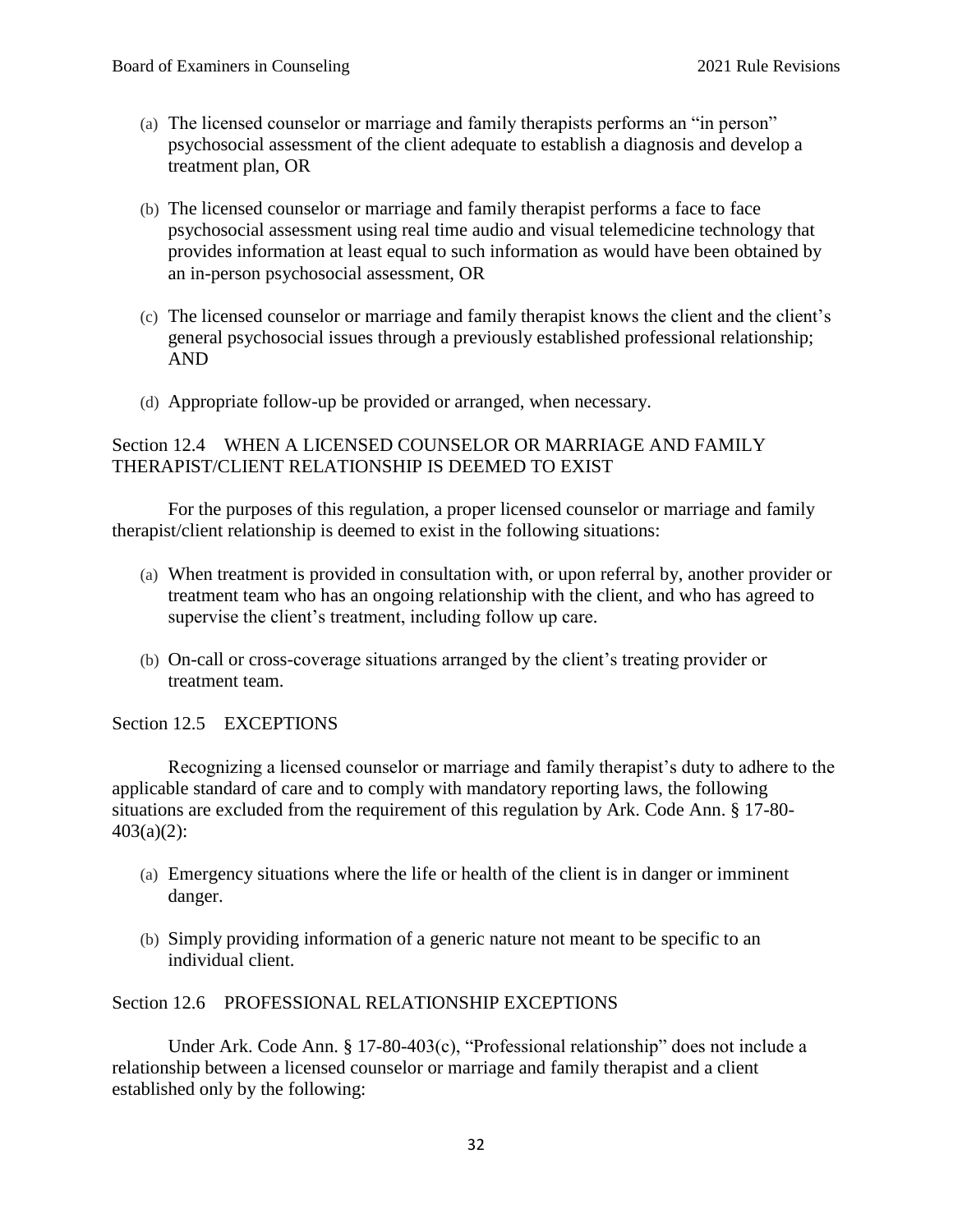- (a) An internet questionnaire;
- (b) An email message;
- (c) Patient-generated medical history;
- (d) Text messaging;
- (e) A facsimile machine; or
- (f) Any combination thereof.

#### Section 12.7 REQUIREMENTS FOR SERVICES PROVIDED VIA TELEMEDICINE

The following requirements apply to all services provided by licensed counselors or marriage and family therapists using telemedicine.

- (a) The practice of counseling via telemedicine shall be held to the same standards of care as traditional in-person encounters.
- (b) The licensed counselor or marriage and family therapist must obtain a detailed explanation of the client's complaint from the client or the client's treating provider or treatment team.
- (c) If a decision is made to provide treatment, the licensed counselor or marriage and family therapist must agree to accept responsibility for the care of the client.
- (d) If follow-up care is indicated, the licensed counselor or marriage and family therapist must agree to provide or arrange for such follow-up care.
- (e) The licensed counselor or marriage and family therapist must keep a documented treatment record, including, but not limited to psychosocial history.
- (f) At the client's request, the licensed counselor or marriage and family therapist must make available to the client an electronic or hardcopy version of the client's treatment record documenting the encounter. Additionally, unless the client declines to consent, the licensed counselor or marriage and family therapist must forward a copy of the record of the encounter to the client's regular treating provider or treatment team if that provider or treatment team is not the same licensed counselor or marriage and family therapist delivering the service via telemedicine.
- (g) Services must be delivered in a transparent manner, including providing access to information identifying the licensed counselor or marriage and family therapist's licensure and other relevant certifications, as well as client financial responsibilities, in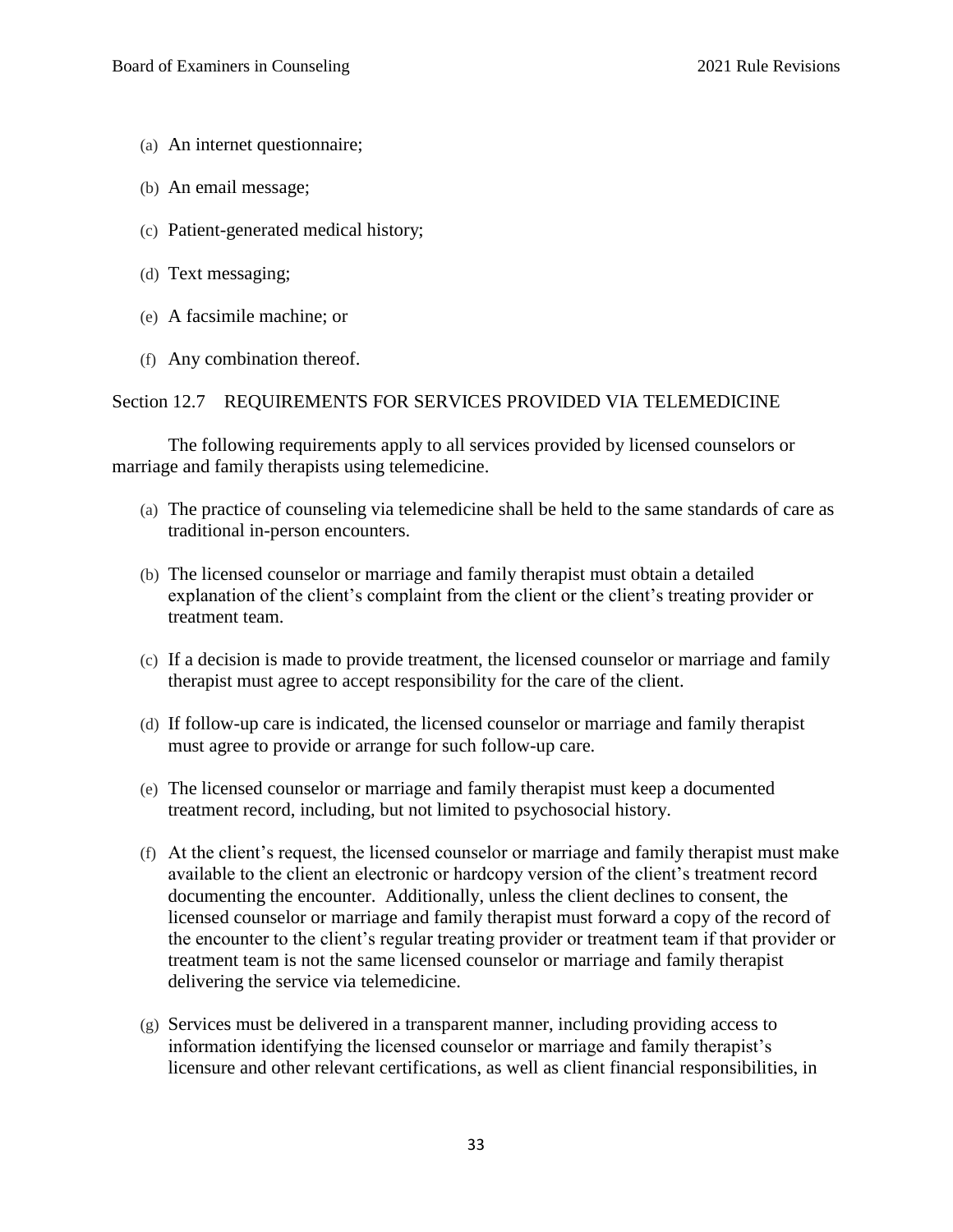advance of the encounter.

- (h) If the client, at the recommendation of the licensed counselor or marriage and family therapist, needs to be seen in person, the licensed counselor or marriage and family therapist must arrange to see the client in person or direct the client to their regular treating provider or treatment team or other appropriate provider if the client does not have a treating provider or treatment team. Such recommendation shall be documented in the client's treatment record.
- (i) Licensed counselors or marriage and family therapists who deliver services through telemedicine must establish protocols for referrals for emergency services.
- (j) Licensed counselors or marriage and family therapists may use telemedicine to provide group therapy. Telemedicine shall not be used for group therapy provided to a child who is eighteen (18) years of age or younger.

# Section 12.8 SCOPE OF PRACTICE

Licensed counselors or marriage and family therapists may practice counseling via telemedicine within the definitions found in Section 1.9(b) $\&$ (h).

# Section 12.9 CONFIDENTIALITY

Licensed counselors or marriage and family therapists who use technology to facilitate supervision, consultation, or other confidential meetings shall use appropriate precautions to protect the confidentiality of those communications. Precautions to protect confidentiality depend on the type of technology being used, and may include using passwords, firewalls, encryption, and antivirus software; using electronic service providers that rely on standards of security for data that are transmitted and stored; and ensuring a private setting when using their electronic devices.

#### XIII.FEES

# Section 13.1 LICENSE APPLICATION FEES

| Application Fee Initial LAC/LPC/LAMFT/LMFT License                  | \$100 |
|---------------------------------------------------------------------|-------|
| Application for Board Approved Supervisor Status Fee                | \$50  |
| <b>Application Extension Fee</b>                                    | \$50  |
| New License Fee LAC to LPC or LAMFT to LMFT                         | \$50  |
| The Board shall waive the initial application fee if the applicant: |       |

1. Is receiving assistance through the Arkansas Medicaid Program, the Supplemental Nutrition Assistance Program, the Special Supplemental Nutrition Program for Women, Infants, and Children, the Temporary Assistance for Needy Families Program, or the Lifeline Assistance Program;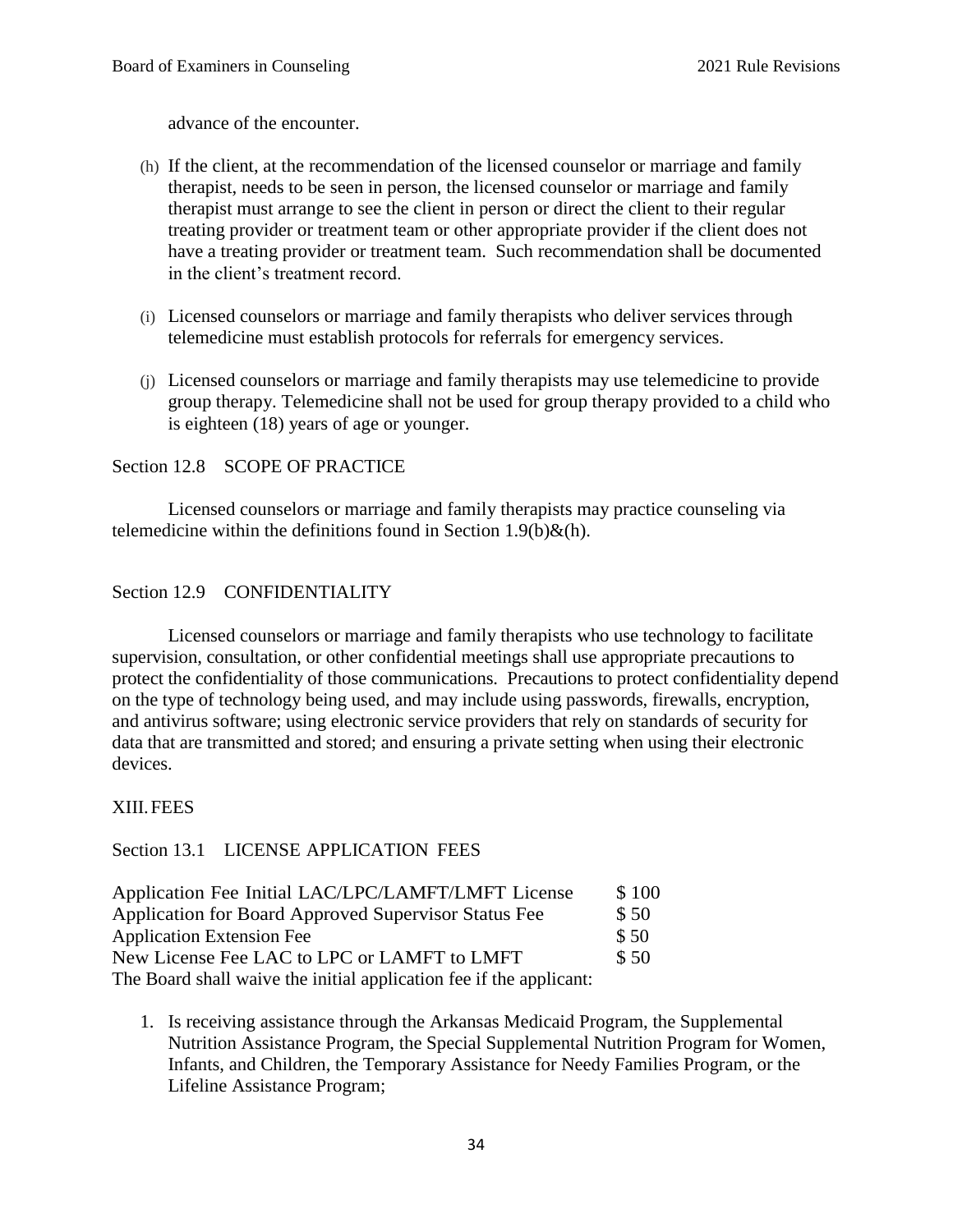- 2. Was approved for unemployment within the last twelve (12) months; or
- 3. Has an income that does not exceed two hundred percent (200%) of the federal poverty income guidelines.

Section 13.2 LICENSE FEES

| Associates (LAC/LAMFT)      | \$200 |
|-----------------------------|-------|
| Professionals (LPC or LMFT) | \$250 |
| Dual license LAC/LAMFT      | \$350 |
| Dual license LPC/LMFT       | \$400 |

First license fee for all licenses is prorated based on the biennial license fee, according to the number of months licensed, one time only, beginning June 1 of the fiscal year of license issue.

Section 13.3 LICENSE RENEWAL FEES

| Biennial license renewal-Associates (LAC/LAMFT)      | \$200           |
|------------------------------------------------------|-----------------|
| Biennial license renewal-Professionals (LPC or LMFT) | \$250           |
| Biennial Dual license renewal fee: LAC/LAMFT         | \$350           |
| Biennial Dual license renewal fee: LPC/LMFT          | \$400           |
| Late renewal fee                                     | \$100 per month |
| Biennial Non-practicing status renewal fee           | \$50            |

Section 13.4 LICENSE EXAMINATION FEES

NCE Examination – pay to NBCC NCMHCE Examination – pay to NBCC AMFTRB Examination -pay to AMFTRB Jurisprudence Examination – pay to NBCC

#### XIV. DECLARATORY ORDERS

#### Section 14.1 PURPOSE AND USE OF DECLARATORY ORDERS

A declaratory order is a means of resolving a controversy or answering questions or doubts concerning the applicability of statutory provisions, rules, or orders over which the board has authority. A petition for declaratory order may be used only to resolve questions or doubts as to how the statutes, rules, or orders may apply to the petitioner's particular circumstances. A declaratory order is not the appropriate means for determining the conduct of another person or for obtaining a policy statement of general applicability from a board. A petition or declaratory order must describe the potential impact of statutes, rules, or orders upon the petitioner's interests.